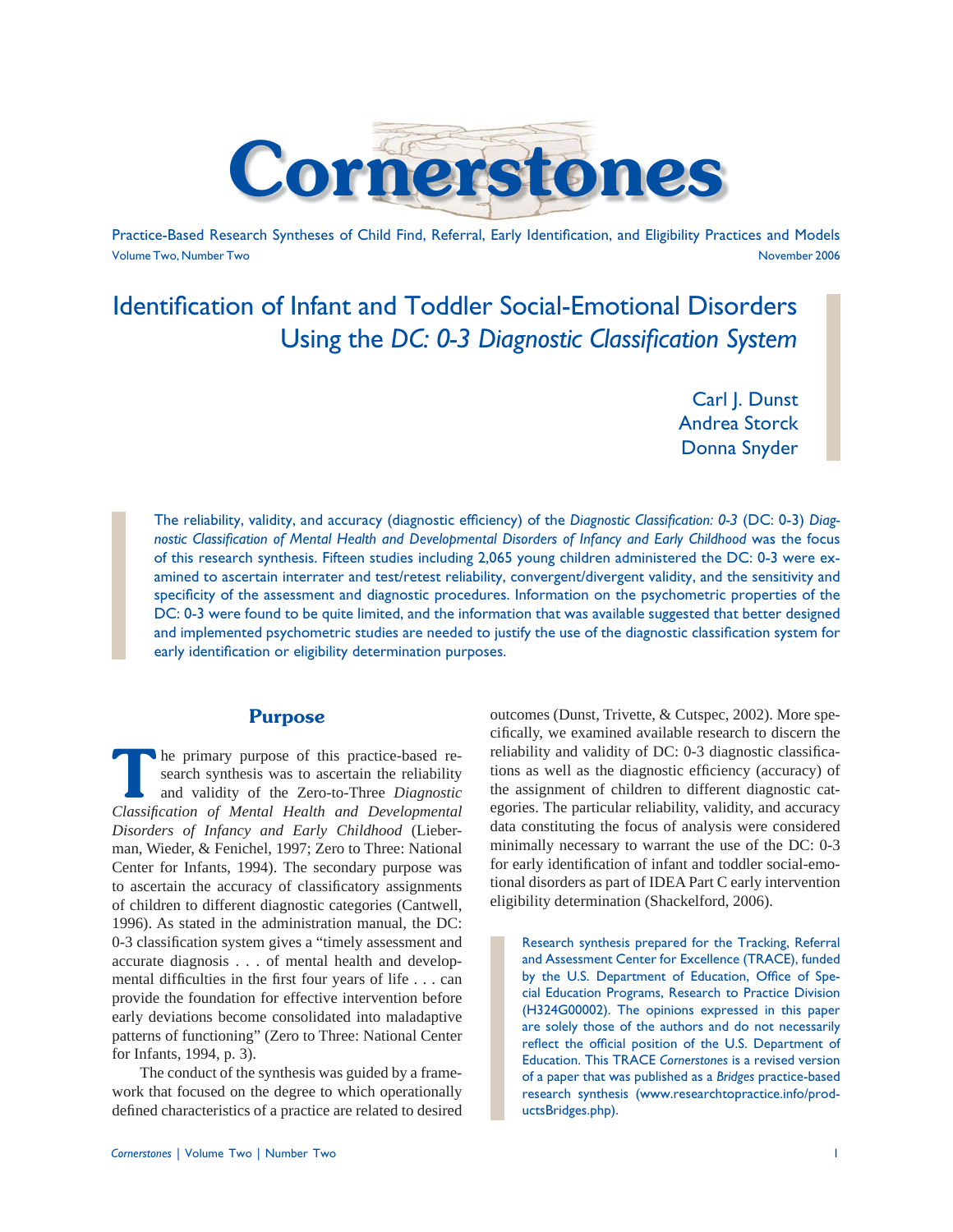# **Background**

The development of the DC: 0-3 classification system was begun in 1987 by a multidisciplinary task force established by the Zero to Three: National Center for Infants, Toddlers, and Families. The task force met twice a year for 3 years and communicated with one another during this time to "build a data base...[that] served as the foundation for case discussion and for the identification of recurring patterns of behavioral problems" (Zero to Three: National Center for Infants, 1994, p. 4) that became the basis for descriptive categories of mentalhealth-related diagnostic classifications. The task force continued to meet and further developed the diagnostic categories that became the classification system first published in 1994 (Lieberman et al., 1997; Zero to Three: National Center for Infants, 1994) and that has recently been revised (Zero to Three: National Center for Infants, 2005).

The DC: 0-3 is a multiaxial classification system that includes five diagnostic and developmental categories: Axis I–Primary classification, Axis II–Relationship classification, Axis III–Physical, neurological, developmental, and mental health disorders or conditions, Axis IV–Psychosocial stressors, and Axis V–Functional emotional developmental level. The organization of the DC: 0-3 is similar to other multiaxial classification systems although as noted in the administration manual "the axes in [the DC: 0-3] are not intended to be entirely symmetrical with other such systems as DSM IV and ICD-10 because this system, in dealing with infants and young children, focuses on developmental issues. Dynamic processes, such as relationship and developmentally based conceptualizations of adaptive patterns (i.e., functional emotional developmental level) are therefore of central importance" (Zero to Three: National Center for Infants, 1994, pp. 14-15).

#### *Description of the Practice*

 The DC: 0-3 includes both assessment procedures and diagnostic classification based on evaluation findings. As stated in the administration manual, "A full evaluation usually requires a minimum of three to five sessions of 45 or more minutes each. A complete evaluation will usually involve taking the history, direct observation of functioning (i.e., of family and parental dynamics, caregiver-infant relationship and interaction patterns, the infant's constitutional—maturational characteristics, and language, cognitive and affective patterns), and hands on interactive assessment of the infant, including assessment of sensory reactivity and processing, motor tone and planning, language, cognition, and affective expression" (Zero to Three: National Center for Infants, 1994, p. 13). The use of standardized instruments is recommended only to the extent that they yield information about specific concerns. A single instrument, the Parent-Infant Relationship Global Assessment Scale (PIR-GAS), is included in the administration manual and is used to discern whether an Axis II relationship disorder classification is warranted. Clinical guidelines are included throughout the administration manual for aiding in the assessment and classification process for the other axes.

Guidelines for using assessment findings and evaluation results for diagnostic classification are included in both the DC: 0-3 administration manual (Zero to Three: National Center for Infants, 1994) and casebook (Lieberman et al., 1997; see also Weston et al., 2003). Table 1 summarizes the major diagnostic categories for each DC: 0-3 axis and the focus of assessment on each axis. The reader is referred to the administration manual and casebook for more detailed descriptions of the criteria used to make classifications. See especially *Guidelines to Selecting the Appropriate Diagnosis* (pp. 16-18) in the administration manual (Zero to Three: National Center for Infants, 1994).

#### *Psychometric Properties*

 Information on the reliability and validity of the DC: 0-3 as well as the accuracy of diagnostic classifications is noticeably missing in both the administration manual and casebook. There is, however, reference to these aspects of assessment and classification in both sources. For example, it is noted that "expert clinicians can reliably agree on primary diagnosis using the system proposed in DC: 0-3" (Zero to Three: National Center for Infants, 1994, p. 18). Similarly, the claim is made that "extensive use [of the DC: 0-3]…should add to the system's already established clinical usefulness and teach us more about the validity and reliability of the specific diagnostic categories" (Lieberman et al., 1997, p. 15). The reason for the lack of reliability, validity, and accuracy data can be found in the administration manual. In the introductory chapter to the manual it is noted that:

In any scientific enterprise, but particularly in a new field, a healthy tension exists between the desire to analyze findings from systematic research before offering even initial conceptualizations, and the need to disseminate preliminary conceptualizations so that they can serve as a basis for collecting systematic data, which can lead to more empirically based efforts.… The development of *Diagnostic Classification:*  $0-3$  represents an important first step: the presentation of expert consensus-based categorizations of mental health and developmental disorders in the early years of life. (Zero to Three: National Center for Infants, 1994, p. 11)

A tremendous amount of work and effort went into de-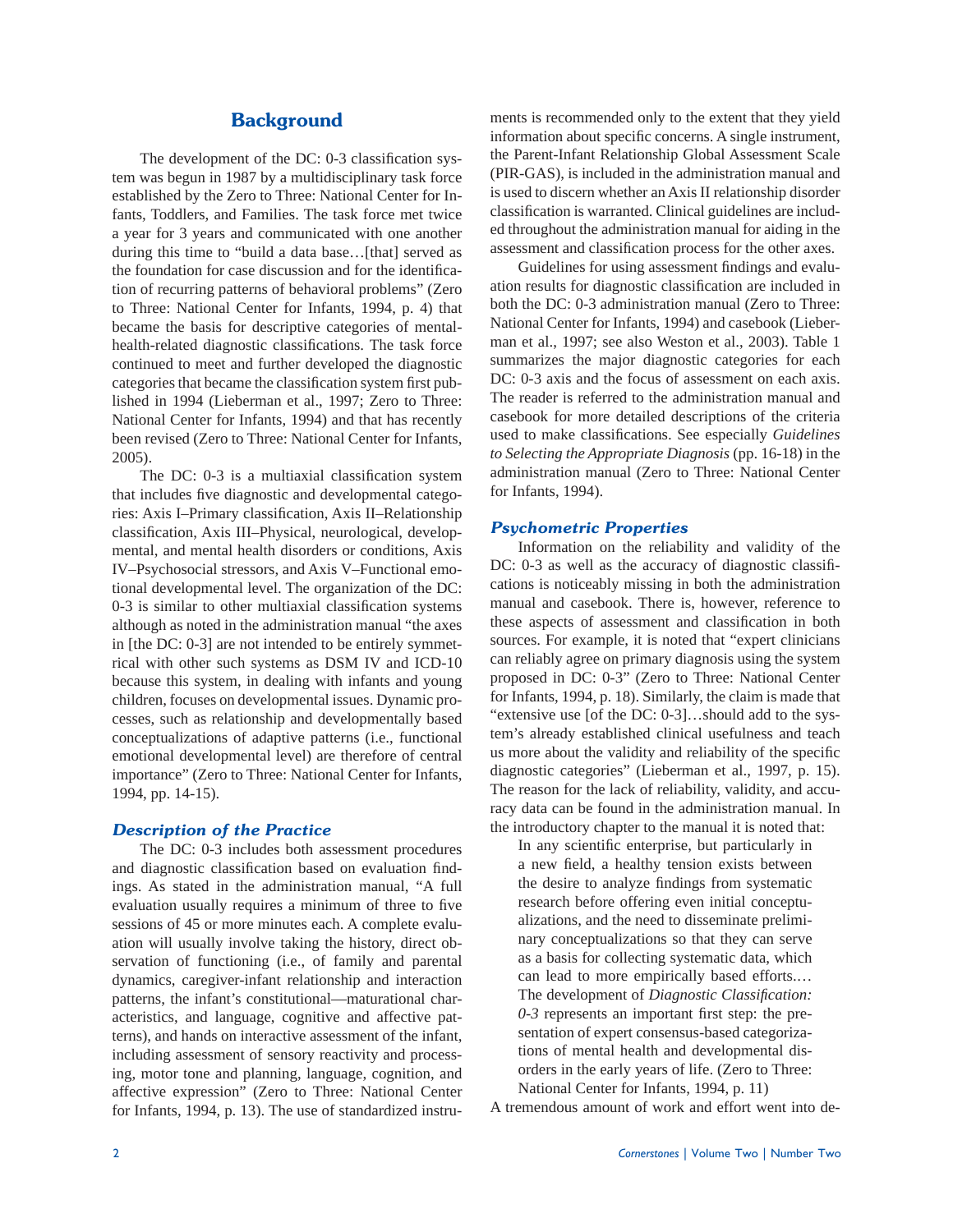veloping the DC: 0-3 classification system. Notwithstanding the task force's accomplishments, the need for psychometric data is especially important when a diagnostic classification is used as the basis of "a comprehensive treatment or preventive intervention plan" (Zero to Three: National Center for Infants, 1994, p. 13) and for making decisions about people's lives (Becker, n.d.). Based on available research at the time, a special issue of the *Infant Mental Health Journal* was published on the DC: 0-3, Emde and Wise (2003) noted that it is "disappointing that we have not been able to go further with information about its research related criteria of reliability and validity" (p. 437) in the 10 years since the classification system was first published (see also Skovgaard, Houmann, Landorph, & Christiansen, 2004).

 The research synthesis described in this *Cornerstones* report examined available data on the reliability and validity of the DC: 0-3 assessment and classification system. Reliability was examined in terms of two (or more) persons making the same diagnostic classification (interrater reliability) and whether the same classificatory assignments were made on different occasions (test/retest reliability or stability). Validity was examined in terms of the extent to which diagnostic classifications were related to some external standard or criterion (convergent validity) and whether children with or without a mental health disorder, or children with different disorders, in fact were assigned to the correct groups (discriminant validity). These particular reliability and validity measures were considered the minimum necessary for the DC: 0-3 to be used for diagnostic, clinical, and intervention purposes (Anastasi & Urbina, 1997). Accuracy, or diagnostic efficiency, was examined in terms of the sensitivity and specificity of classificatory assignments (Medical Algorithms Project, 2006; Meyer, 2003). Sensitivity was determined by examining the extent to which children with different presenting conditions were correctly assigned to a diagnostic category. Specificity was determined by examining the extent to which children with no presenting conditions were not given a diagnosis.

 The need for a research synthesis of the psychometric properties of the DC: 0-3 is based, in part, on the recommendations of a number of early childhood intervention specialists who have suggested that the diagnostic system should prove useful for IDEA Part C early intervention eligibility determination and the early identification of social-emotional disorders in infants and toddlers (e.g., Bagnato & Neisworth, 1999; Evangelista & McLellan, 2004; Gomez, Baird, & Jung, 2004; Thomas & Clark, 1998; Weston et al., 2003). The need for a systematic review and analysis of the psychometric properties of the DC: 0-3 is further warranted by the current interest in early childhood mental health and the provision of IDEA Part C early intervention to infants and toddlers with mental health problems (Foley & Hochman, 2006; Oser, 2004; Osofsky & Fitzgerald, 2000; Thomas, Benham, & Guskin, 2000) and the implicit or explicit endorsement of the use of the DC: 0-3 by IDEA Part C early intervention programs (e.g., Waisman Center, 2006).

# **Search Strategy**

#### *Search Terms*

Identification of relevant studies was accomplished using the key words *diagnostic classification*, *DC: 0-3 classification system, DC: 0-3, diagnostic classification: 0-3*, and *diagnostic classifi cation of mental health and developmental disorders of infancy and early childhood*, **Zero to Three diagnostic classification. Subject heading** searches were conducted as Boolean searches AND conditions, using developmental disabilities OR disabilities OR mental health AND infants OR toddlers OR children OR preschoolers as search terms.

#### *Sources*

 The primary databases searched for relevant studies were: Psychological Abstracts online (PsycINFO), Social Sciences Citation Index (SSCI), Educational Resource Information Center (ERIC) database, MEDLINE, Cumulative Index to Nursing and Allied Health Literature (CINAHL), Health Source: Nursing/Academic Edition, Cochrane databases, Academic Search Elite, Info-Trac Expanded Academic ASAP, Dissertation Abstracts International, National Technical Information Services, REHABDATA, CIRRIE, WorldCat and Ingenta. Online searches using the Google search engine and Google Scholar were also conducted. In addition, we reviewed the reference lists in the DC: 0-3 administration manual (Zero to Three: National Center for Infants, 1994, 2005) and casebook (Lieberman et al., 1997), and the reference sections of all articles located through the primary search, including those in a special issue of the *Infant Mental Health Journal* (Guédeney & Maestro, 2003), to identify additional studies.

#### *Selection Criteria*

 Studies were included in this synthesis if the DC: 0-3 was used to assign children to diagnostic classifications on any of the five diagnostic axes and sufficient information was included to discern assessment and classification procedures. Studies were also included if any of the psychometric properties constituting the focus of this synthesis or any other reliability or validity data were included in a study. Case studies were excluded because of the particular psychometric properties that were the focus of analysis.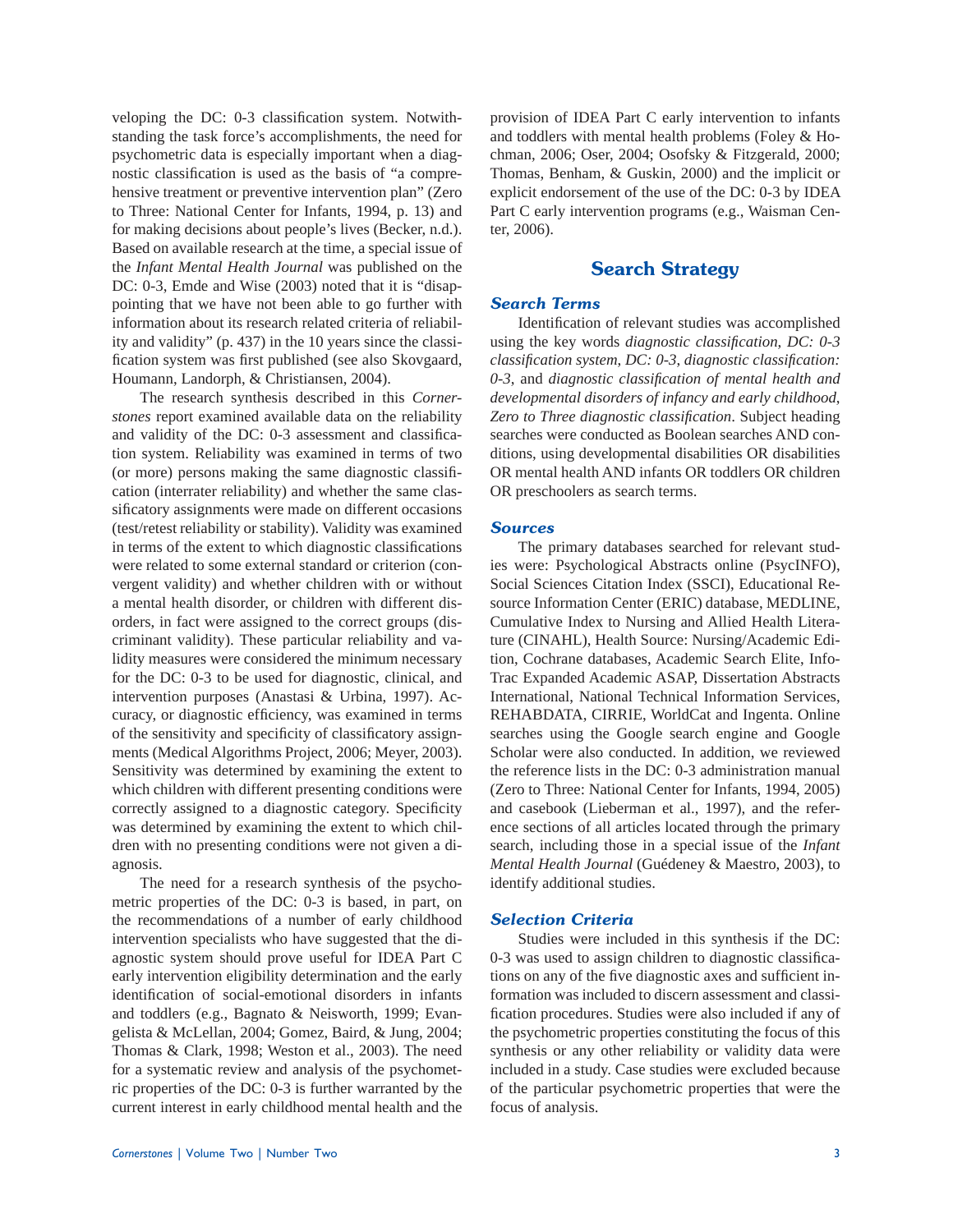# **Search Results**

 Fifteen (15) research reports were located that included 18 samples of children administered the DC: 0- 3. Four samples (22%) had no presenting problems or concerns (nonclinical samples) and 14 samples (78%) had some type of presenting problems or referral concerns at the time the DC: 0-3 was administered (clinical samples). One of the four nonclinical samples (Reams, 1999) had no mental health related presenting conditions but was considered at risk for socioenvironmental reasons. Table 2 shows selected characteristics of the study participants.

## *Participants*

 The 15 studies included 2,065 children birth-to-58 months of age where the majority (91%) of the children were birth to 48 months of age.<sup>1</sup> Children's gender was reported in all but three studies. Sixty (60%) percent of the children were male and 40% were female.

 The samples were from studies conducted in the United States (55%), Israel (16%), Portugal (11%), Austria (6%), Denmark (6%), and France (6%). The ethnic or racial backgrounds of the study participants were reported in all but three studies and included children who were Caucasian or White (34%), Israeli (26%), Portuguese (25%), African American (5%), multiracial or multiethnic (5%), and Latino (2%). A small percentage (3%) of the study participants had other ethnicities or racial backgrounds.

#### *Assessment Procedures*

 Table 3 shows the assessment procedures that were used for making diagnostic classifications, the diagnosticians, and the degree to which the assessment procedures described in published papers were consistent with those recommended in the DC: 0-3 manual (Zero to Three: National Center for Infants, 1994). The latter was discerned by determining how many of the 14 recommended methods and procedures described in the DC: 0-3 manual were used for diagnostic classification. The use of eight or more assessment procedures was considered highly consistent, the use of four to seven procedures was considered moderately consistent, and the use of three or fewer procedures was considered minimally consistent with the recommended approach to assessment and diagnosis. The assessment procedures were considered highly consistent with the DC: 0-3 recommended procedures in 3 studies (20%), moderately consistent in 7 studies (47%), and minimally consistent in 5 studies (33%).

 A clinical or multidisciplinary team made the diagnoses and classifications in five studies; and child psychiatrists, psychologists, or other mental health professionals made the diagnoses and classifications in seven studies. The diagnosticians were not identified in two studies.

#### *Diagnostic Classifications*

 Tables 4 and 5 show the percentages of children in each sample that were assigned to a diagnostic category or given a diagnosis on the axes constituting the focus of assessment. Axis I primary diagnoses were made for all 18 samples<sup>2</sup>, Axis II relationship disorder classifications were made for 10 samples, Axis III medical and developmental disorders and conditions were identified in 8 samples, Axis IV psychosocial stressors were assessed in 6 samples, and Axis V functional emotional developmental levels were ascertained for only one sample.

#### **Synthesis Findings**

 Table 6 shows which studies included reliability, validity, and accuracy data. Six studies included reliability data, 10 studies included validity data, and no study included accuracy data. The reliability and validity data included in the research reports were mostly for Axis I primary diagnoses, except in the Keren et al. (2001) and Skovgaard et al. (2005) studies. Therefore, findings pertaining to this axis constitute the main focus of synthesis and analysis.

#### *Reliability*

Interrater reliability was reported in five studies (33%) and test/retest reliability was reported in only two studies (13%). Interrater reliability was reported on 295 or just 14% of the 2,065 children included in the studies, and test/retest reliability was reported on only 30 or just 1% of the study participants.

*Interrater reliability.* DeGangi et al. (2000), Frankel et al. (2004), Keren et al. (2001), and Skovgaard et al. (2005) reported percent of agreement indices for ascertaining interrater reliability.3 Percent agreement of at least 85% is generally considered the minimum for ascertaining interrater reliability calculated as the number of agreements divided by the number of agreements plus

<sup>&</sup>lt;sup>1</sup>The number of participants in Table 2 include those children administered the DC: 0-3 and given an Axis I diagnosis or classificatory assignment. For several samples, these numbers differ from those in the original reports because not all the children who were identified as study participants were subsequently assessed by using the DC: 0-3.

 <sup>2</sup>The percentages reported in Table 4 were recalculated in a number of studies to make the classificatory assignments comparable across samples. This involved primarily the exclusion of children given Axis I diagnoses not included in the DC: 0-3 classification system and by combining subcategories of Axis I diagnoses.

<sup>&</sup>lt;sup>3</sup>Weston et al. (2003) reported interrater reliability where agreement was by consensus of the study investigators rather than by independent assessors and, therefore, did not meet the criteria for this type of reliability.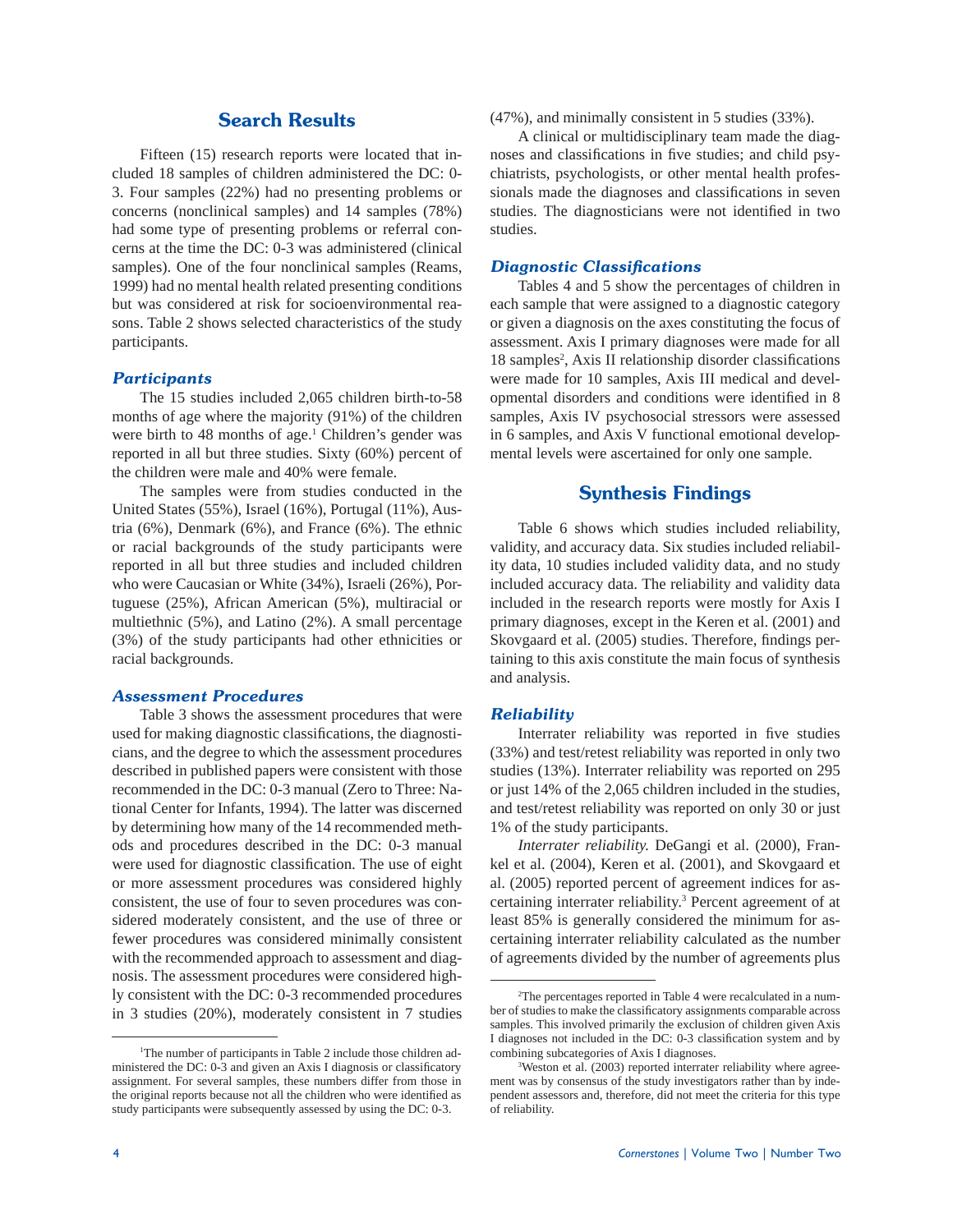the number of disagreements multiplied by 100 (Fleiss, Levin, & Paik, 2003).

 DeGangi et al. (2000) reported that "two independent child psychiatrists, blind to the group classification of subjects" (p. 164) had only 50% agreement for "the regulatory disordered group" (p. 164). Reliability for other DC: 0-3 classificatory assignments was not reported. Frankel et al. (2004) had two psychologists conduct retrospective chart reviews and assign "a maximum of three diagnoses to each case, based on the totality of the chart information independent of, but not blinded to, the original clinical diagnosis" (p. 581). The investigators reported "interrater reliability calculated by percentage agreement" (p. 581) of 68%, 76%, and 98% for three different primary diagnoses. Of the four interrater reliability estimates found in both research reports, only one was 85% or higher.

 Keren et al. (2001) reported interrater reliability between a child and adolescent psychiatrist and clinical psychologist for Axis I and Axis II diagnosis. Interrater agreement was 100% for Axis I classificatory assignments and 92% for Axis II relationship diagnoses.

 Skovgaard et al. (2005) were the only investigators who reported percent agreement interrater reliability estimates for more than one Axis I diagnostic classification and for more than one axis. For five Axis I diagnostic categories, percent agreement ranged between 83% and 100% for no diagnosis, adjustment disorders, regulatory disorders, multisystem developmental disorders, and emotional disorders. Interrater reliability for sleep disorders was 66%. For two Axis II diagnostic categories, percent agreement was 100% for both.

 Guedeney et al. (2003) and Skovgaard et al. (2005) both calculated kappa for ascertaining interrater reliability. A kappa of .60 or higher is generally considered the minimum for ascertaining interrater reliability (Stemler, 2004). Guedeney et al. (2003) reported a kappa of .73 for two child psychiatrists not blinded to the children's diagnoses but kappa's of only .49 and .56 for raters blinded to the children's diagnoses. Skovgaard et al. (2005) had three child psychiatrists blind to 18 children's previously assigned classifications diagnose "each 18 cases by reviewing the case material…[and observing] 10 minutes of videorecording per case" (p. 473). They reported kappa's of .72 for Axis I primary diagnoses, 1.0 for Axis II relationship classifications, .71 for Axis III developmental conditions, .47 and .55 for Axis IV stressors, and .71 for Axis V functional emotional development levels. Taken together, the interrater reliability estimates in these two studies where raters were blind to classificatory assignments yielded inconsistent results.

The five studies including interrater reliability estimates included 10-percent-of-agreement estimates and four kappa estimates. Only four of the 10-percent-of-

*Cornerstones* | Volume Two | Number Two 5

agreement estimates were 85% or higher and only two of the four kappas were .60 or higher.

*Test/retest reliability*. Cordeiro et al. (2003) reported the classificatory assignments of 24 children administered the DC: 0-3 six or more months apart. The children's initial diagnoses were regulatory disorders (N  $= 15$ ), affect disorders (N = 5), and multisystem developmental disorders  $(N = 4)$ . For the children diagnosed with either regulatory disorders or multisystem developmental disorders, only half of each group was given the same diagnosis at the follow-up assessment. The changes in diagnostic classifications may be due, in part, to the fact that the children were participants in a therapeutic intervention designed to improve mental health outcomes. Findings showed, however, that at the time of the second DC: 0-3 administration, only 6 (25%) of the 24 children were not given an Axis I diagnosis.

 Skovgaard et al. (2005) reported test/retest reliability for six children administered the DC: 0-3 3-to-12 months apart. The test/retest reliability estimates were for children involved in an epidemiological study of mental health problems that did not involve any specified interventions. The kappa's were .74 for Axis I, 1.0 for Axis II, .72 for Axis III, .57 and .68 for Axis IV, and .84 for Axis V classifications and diagnoses.

#### *Validity*

 Some type of convergent validity was reported or could be discerned in nine studies (60%). Discriminant validity was reported in only one study. Secondary analyses were performed to estimate the discriminant validity of the DC: 0-3.

*Convergent validity*. The criterion measures for ascertaining convergent validity in the largest number of studies were not well-established scales or were measurement procedures not frequently used with young children except the *Child Behavior Checklist* (Achenbach, 1991, 1992). The criterion measures in other studies included DSM III-R or DSM IV (American Psychiatric Association, 1987, 1994), the ICD-10 (World Health Organization, 1992), and the PIR-GAS (Zero to Three: National Center for Infants, 1994). The latter three measures are problematic for a number of reasons, including the lack of reliability and validity data on young children administered these procedures (Cantwell, 1996). Therefore, the extent to which they can be considered adequate criterion measures is somewhat questionable. At least one other problem warrants consideration in interpreting convergent validity data using these particular scales. The clinicians administering the criterion measures were typically the same persons administering the DC: 0-3. In studies where this was the case, convergent validity estimates may be confounded by administration procedures.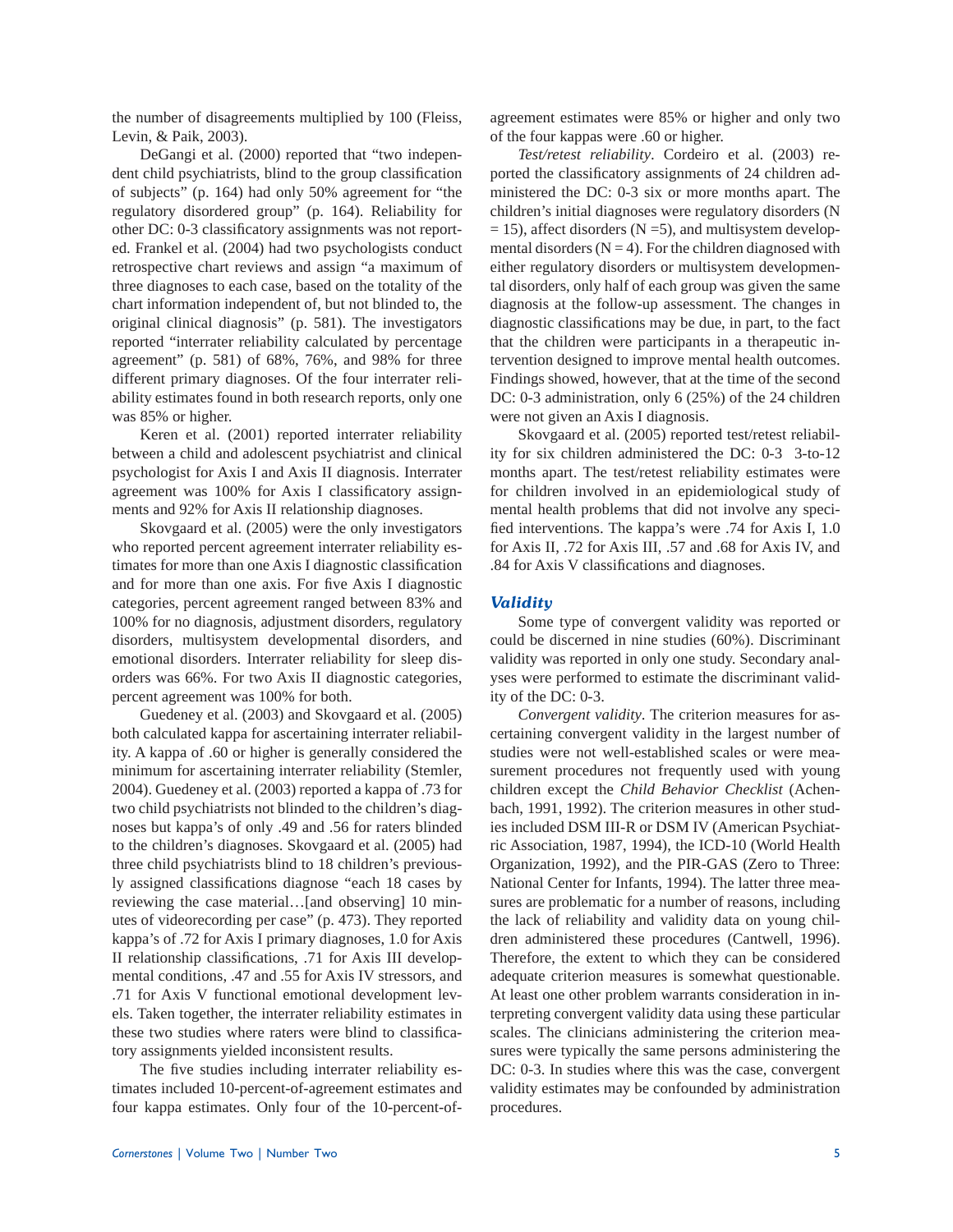The DC: 0-3 classificatory assignments were compared to DSM III-R or DSM IV classificatory assignments in seven studies (Dunitz, Scheer, Kvas, & Macari, 1996; Frankel et al., 2004; Minde & Tidmarsh, 1997; Perez, Newman, Bruton, & Peifer, 2003; Reams, 1999; Thomas & Clark, 1998; Thomas & Guskin, 2001). For the same diagnoses included in both classification systems there was, not unexpectedly, relatively high degrees of correspondence. There was, however, generally no direct correspondence. For example, Reams (1999) reported that 40% of his sample received a DSM IV adjustment disorder diagnosis but that only 23% of these same children received a DC: 0-3 adjustment disorder diagnosis. Minde and Tidemarsh (1997) and Thomas and Clark (1998) reported low levels of diagnostic compatibilities whereas Dunitz et al. (1996) and Perez et al. (2003) reported high levels of correspondence.

 Wright et al. (2004) in a study comparing DSM IV classifications of children seen in a community health program with published data on DC: 0-3 classifications (Cordeiro et al., 2003; Guédeney et al., 2003; Keren, Feldman, & Tyano, 2003; Maldonado-Duran et al., 2003) found both correspondences and incompatibilities. For diagnoses included on both classification systems, there were both similar (e.g., Adjustment disorders: DC: 0-3 = 7% and DSM IV =  $6\%$ ) and dissimilar (e.g., Relational disorders: DC:  $0-3 = 55\%$  and DSM IV = 33%) percents of children receiving the same diagnoses.

A single study compared the DC: 0-3 classificatory assignments to ICD-10 classifications (Skovgaard et al., 2005). For 18 children assessed using both diagnostic systems, exactly the same numbers of children received  $(N = 8)$  and did not receive primary diagnosis  $(N = 10)$ using both procedures. For those children receiving a diagnosis, there was nearly a one-to-one correspondence in terms of classificatory assignments.

 The relationship between DC: 0-3 Axis I primary diagnoses and PIR-GAS scores was examined in three studies (Guédeney et al., 2003; Thomas & Clark, 1998; Thomas & Guskin, 2001). Thomas and Clark (1998) reported no significant relationship between Axis I primary diagnoses (traumatic stress disorders, disorders of affect, and regulatory disorders) and PIR-GAS scores, whereas Guedéney et al. (2003) and Thomas and Guskin  $(2001)$  reported significant relationships between these same three diagnostic categories and PIR-GAS scores. In the latter two studies, PIR-GAS scores indicative of disordered parent/child relationships were more likely to be associated with Axis I disorders of affect classification.

 Thomas and Clark (1998) and Thomas and Guskin (2001) compared DC: 0-3 classifications to the *Child Behavior Checklist* (Achenbach, 1991, 1992). These are the *only* studies where the criterion measure for ascertaining convergent validity was obtained independent of and unconfounded by DC: 0-3 administration procedures. The children in both studies had DC: 0-3 primary diagnoses of traumatic stress disorders, disorders of affect, or regulatory disorders. Thomas and Clark (1998) reported no significant relationship between child diagnosis and CBCL subscale scores, whereas Thomas and Guskin  $(2001)$  reported a significant relationship between child diagnosis and CBCL internalizing symptoms. Findings showed that a larger percentage of children with a disorder of affect had internalizing symptoms.

*Discriminant validity*. DeGangi et al. (2000) and Keren et al. (2001) were the only investigators who reported discriminant validity of DC: 0-3 classificatory assignments (although it was possible to estimate validity in most studies as described below). The DeGangi et al. study included three samples of infants, one that was normally developing (nonclinical sample) and two with different severities of regulatory disorders. The discriminant validity of the DC: 0-3 was ascertained by findings showing that only 3% of the normally developing infants received a primary diagnosis, 40% of the mild regulatory disordered children received a primary diagnosis, and 95% of the moderate regulatory disorder children received a primary diagnosis. Keren et al. (2001) compared the diagnostic classifications of clinical and nonclinical groups of infants on four DC: 0-3 axes. Fewer than expected clinically referred infants received diagnoses and more than expected comparison group infants did receive diagnoses (see Tables 4 and 5).

The findings reported in Table 4 for Axis I primary diagnoses were used to calculate discriminant validity estimates of the DC: 0-3 by comparing the percentages of children in the clinical and nonclinical samples that were assigned to different classifications. Discriminant validity would be demonstrated by classificatory assignments that were considerably different in the two samples of children. The results are shown in Figure 1. Contrary to expectation, 51% of children in the nonclinical samples received an Axis I primary diagnosis, whereas 30% of children in the clinical samples did not receive a primary diagnosis. Further inspection of the nonclinical samples finds that the percent receiving a primary diagnosis ranged from as low as 3% (DeGangi et al., 2000) to as high as 77% (Keren et al., 2001). While it is the case that one would expect a certain percent of children in the nonclinical samples to have mental-health-related problems or presenting conditions, the failure of the DC: 0-3 to differentiate between clinical and nonclinical cases indicates that the assessment procedures may lack discriminant validity. The contention that the DC: 0-3 may lack discriminant validity is bolstered by the fact that the percentages of children in the clinical and nonclinical samples receiving Axis I regulatory and adjustment disorder diagnoses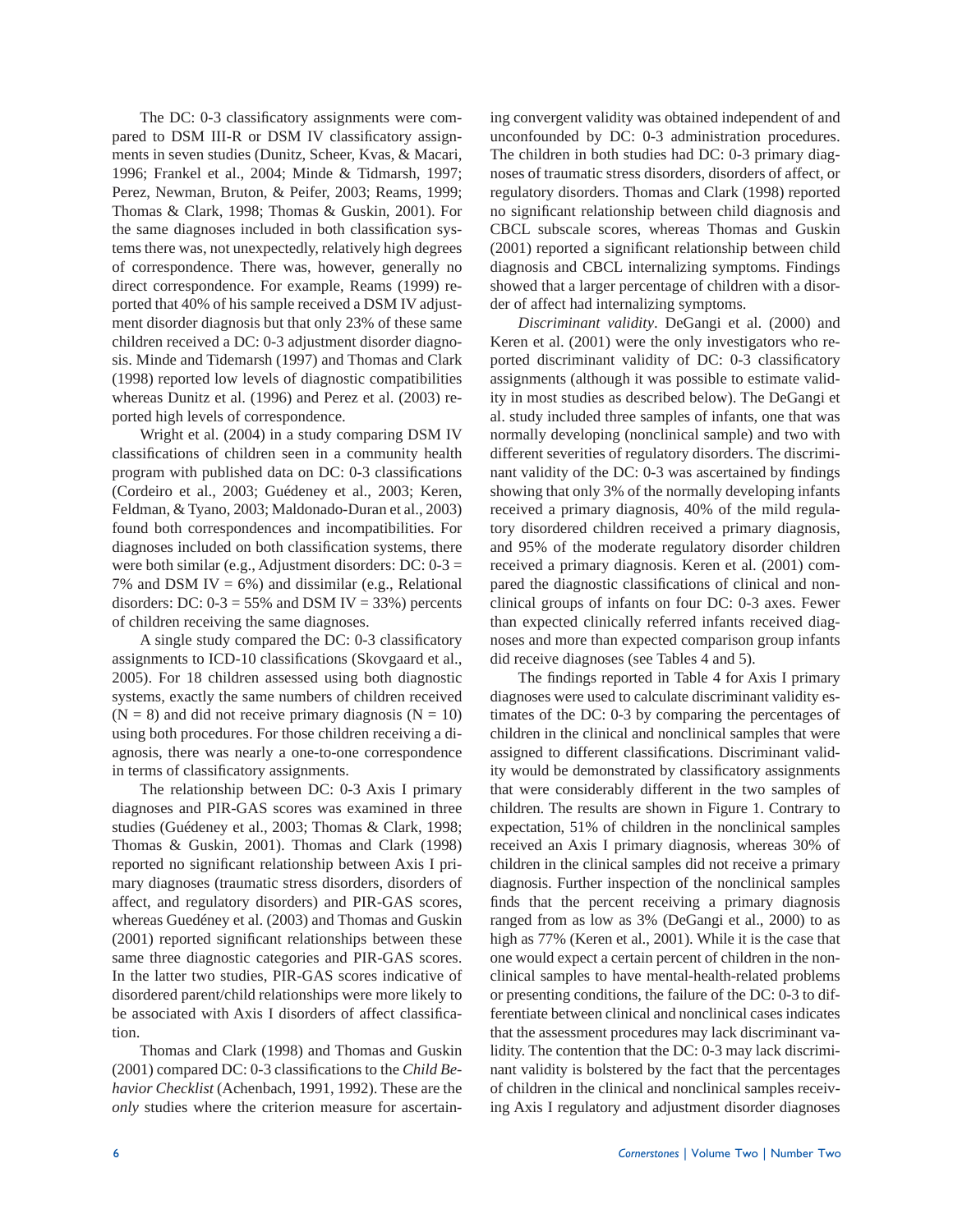

 **Figure 1. Percentage of study participants assigned to different DC: 0-3 Axis I primary diagnostic categories.**

were more similar than different (Figure 1).

 The discriminant validity of the DC: 0-3 can also be partly ascertained by examining the pattern of distribution of classifications in the clinical samples under the assumption that the distributions of Axis I diagnoses should be more alike than different. This would be expected to a large degree in those studies where the children were referred for similar concerns or problems. Figure 2 shows the prevalence of the Axis I diagnoses in the clinical samples that were referred for similar presenting problems or concerns. Patterns of assignments to the different DC: 0-3 diagnostic categories varied considerably. Children that received no diagnosis ranged from zero (0) to  $60\%$  of the study participants. For the two classifications assigned the largest numbers of children, the ranges were 8% to 38% for disorders of affect and 2% to 42% for regulatory disorders. These data indicate that the DC: 0-3 may lack discriminant validity as well.

#### *Accuracy*

 None of the 15 research reports included any sensitivity or specificity data. Keren et al. (2003) were the only investigators that explicitly noted the likelihood of the false positives and false negatives using the DC: 0-3. Some simple calculations of the percentages of children (see Figure 1) found a larger than expected percentage of nonclinical sample children receiving a diagnosis (possible false positives) and a larger than expected percentage of clinical sample children not receiving a diagnosis (possible false negatives). This suggests that the DC: 0-3 may have both poor sensitivity and specificity, and, therefore, poor diagnostic efficiency.

## **Discussion**

receiving and not receiving Axis I primary diagnoses<br>
(see Figure 1) found a larger than expected percentage of<br>
(sonetinical sample children receiving a diagnosis (pos-<br>
sible false positives) and a larger than expected p Claims about the reliability and validity of the DC: 0-3 run the gamut from those who assert that it has adequate psychometric properties (e.g., Evangelista & McLellan, 2004; Weston et al., 2003) to those who assert that the psychometric properties have not yet been determined (e.g., Delcarmen-Wiggins & Carter, 2001; Lyons-Ruth, Zeanah, & Benoit, 2003). Findings from this research synthesis indicate that the paucity of psychometric data on the DC: 0-3 does not support its use for early identification or eligibility determination of infants and toddlers for Part C early intervention (e.g., Gomez et al., 2004; Thomas & Tidmarsh, 1997). Reliability and validity data are very limited, and what data are available indicate that the procedure generally does not meet psychometric standards. Moreover, the failure of most study investigators to describe exactly how reliability and validity were determined makes interpretation of available data difficult at best.

 Examination of the studies constituting the focus of analysis in this *Cornerstones* report found that very few studies included interrater reliability data and only two studies included test/retest data. Interrater reliability is



 **Figure 2. Percentages of study participants in different samples referred for similar reasons assigned to different DC: 0-3 Axis I primary diagnoses.**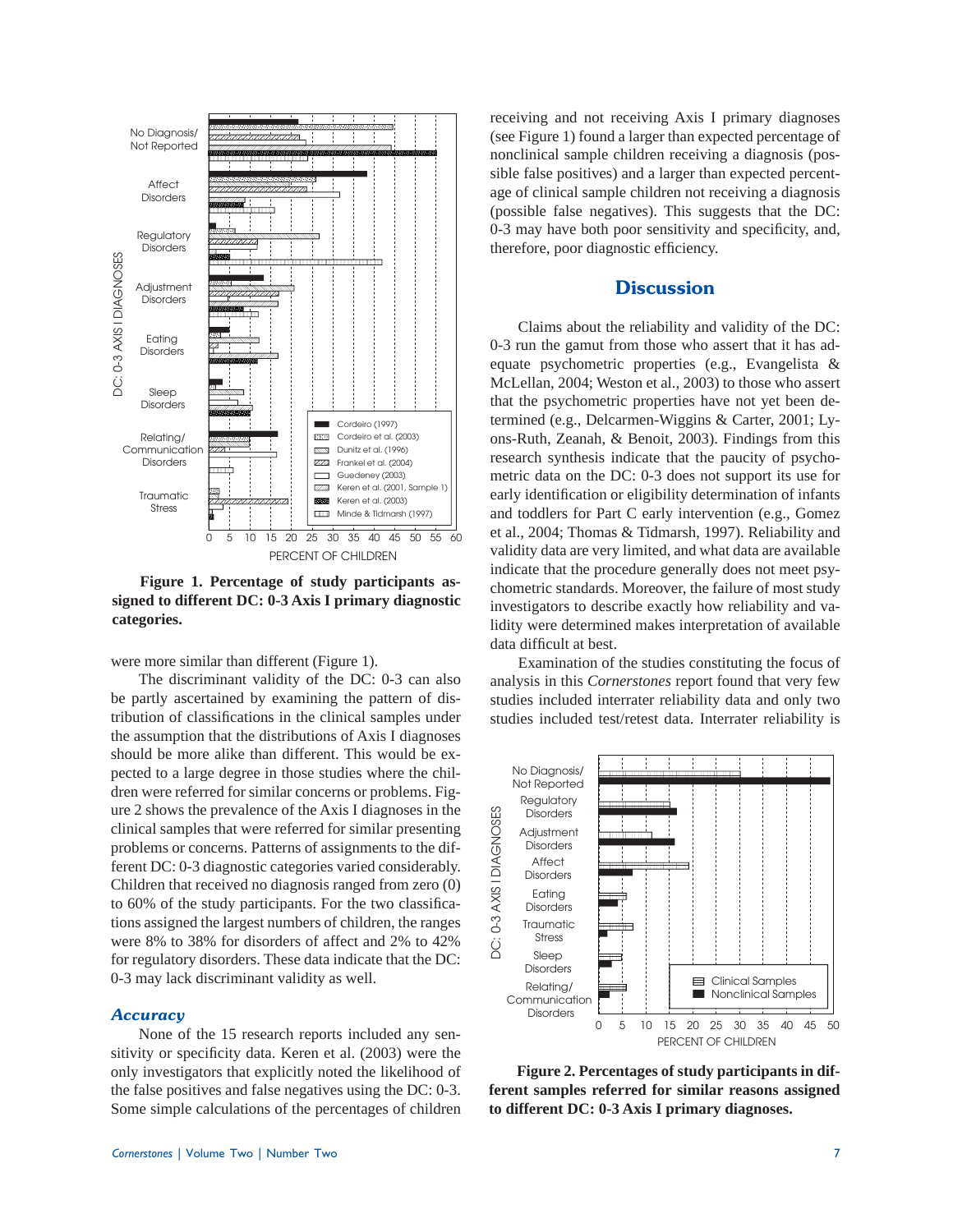important because it provides a way of ascertaining the agreement of assignments to diagnostic classifications. Test/retest reliability is important because it provides a way of ensuring that classificatory assignments were not influenced by factors other than the true presence of a condition warranting a diagnosis. The need for both types of reliability data for the DC: 0-3 is clearly indicated. Only a single study included reliability estimates that were uniformly psychometrically acceptable (Skovgaard et al., 2005).

 Information on the convergent validity of the DC: 0-3 was quite limited, and what information was available, in most cases, was confounded by administration procedures (i.e., the same persons administering both the DC: 0-3 and the criterion measures). The one exception was studies examining the relationship between DC: 0-3 classificatory assignments and the CBCL. Results from these studies, however, produced contradictory findings. Divergent validity data were entirely lacking, and an attempt to estimate discriminant validity found that the DC: 0-3 generally fared poorly in its ability to differentiate between children with and without mental- health-related problems. The need to show a relationship between the DC: 0-3 and some external criterion (convergent validity) and the need to be sure that a child is assigned to the correct diagnostic category (divergent validity) is important because both establish the fact that the DC: 0-3 is measuring what it purports to measure.

No accuracy (sensitivity or specificity) data on the DC: 0-3 was found in any study, and a modest attempt to ascertain diagnostic efficiency found the indices poor at best. The need for diagnostic efficiency data is especially warranted given the fact that the DC: 0-3 generally fares poorly in terms of differentiating between clinical and nonclinical samples of children.

# Implications for Early Identification and Eligibility De*termination*

 Results from this synthesis indicate that the DC: 0-3 is not warranted as either an early identification or eligibility determination assessment tool. The research synthesis nonetheless has a number of implications for early identification and eligibility determination to establish whether or not the DC: 0-3 can be recommended for use by IDEA Part C early intervention practitioners for identifying infant and toddler social-emotional disorders and mental-health-related problems. The following constitute five recommendations for further study of the psychometric properties of the DC: 0-3.

Interrater reliability studies of classificatory assign*ments are needed for all five DC: 0-3 axes diagnoses and especially for Axis I primary diagnoses*. Such studies should ensure that researchers or clinicians making classificatory assignments are blind to one another's diagnosis or an already established diagnosis serving as the standard against which interrater reliability is being judged. There is also a need for interrater reliability studies of subcategories of Axis I diagnoses (disorders of affect, regulatory disorders, and disorders of relating and communicating). The latter is especially important given the fact that reliability studies of these subcategories are essentially nonexistent.

*Test/retest reliability studies are needed to ensure*  classificatory assignments are truly based on the pres*ence of a mental-health-related disorder or condition*. Inasmuch as infant and toddler behavior is often influenced by many factors outside the child, and the fact that so few studies employed the recommended DC: 0-3 administration procedures, the possibility exists that classificatory assignments were state rather than trait based. Only test/retest reliability analyses would permit one to discern if a DC:  $0-3$  diagnosis truly reflects the presence of a mental health condition. These studies should have the children retested within a month or so of an initial diagnosis inasmuch as DC: 0-3 classificatory assignments appear age related (Maldonado-Duran et al., 2003). Additionally, the persons administering the retests should be different from those administering the first tests to be sure prior knowledge of a child's diagnosis does not influence a subsequent classificatory assignment.

*Convergent validity studies are needed to ascertain if the DC: 0-3 classificatory assignments correlate with an external criterion*. Much of the available information on the convergent validity of the DC: 0-3 is confounded by administration procedures used to measure the criterion. Studies are needed that use well-established criterion measures administered by persons other than the researchers or clinicians making DC: 0-3 classificatory assignments to ascertain convergent validity. The validity of these criterion measure studies would be bolstered considerably by the conduct of convergent and divergent validity statistical analyses (Campbell & Fiske, 1959).

*Discriminant validity studies are needed to ascertain the extent to which children with the same presenting problems or concerns and assessment results are assigned to the same DC: 0-3 diagnostic category by two or more clinicians or researchers*. Such studies would need to have researchers or clinicians blind to each other's assignments but where they make their classifi cations using the same assessment findings and results. These studies are sorely needed in light of the fact that DC: 0-3 classificatory assignments vary tremendously across studies.

*Diagnostic effi ciency studies are needed to ascertain the sensitivity and specificity of the DC: 0-3.* Such studies would establish the false positive and false negative rates of the DC: 0-3 in terms of differentiating between children truly having and not having mental-health-related problems or disorders. These studies are especially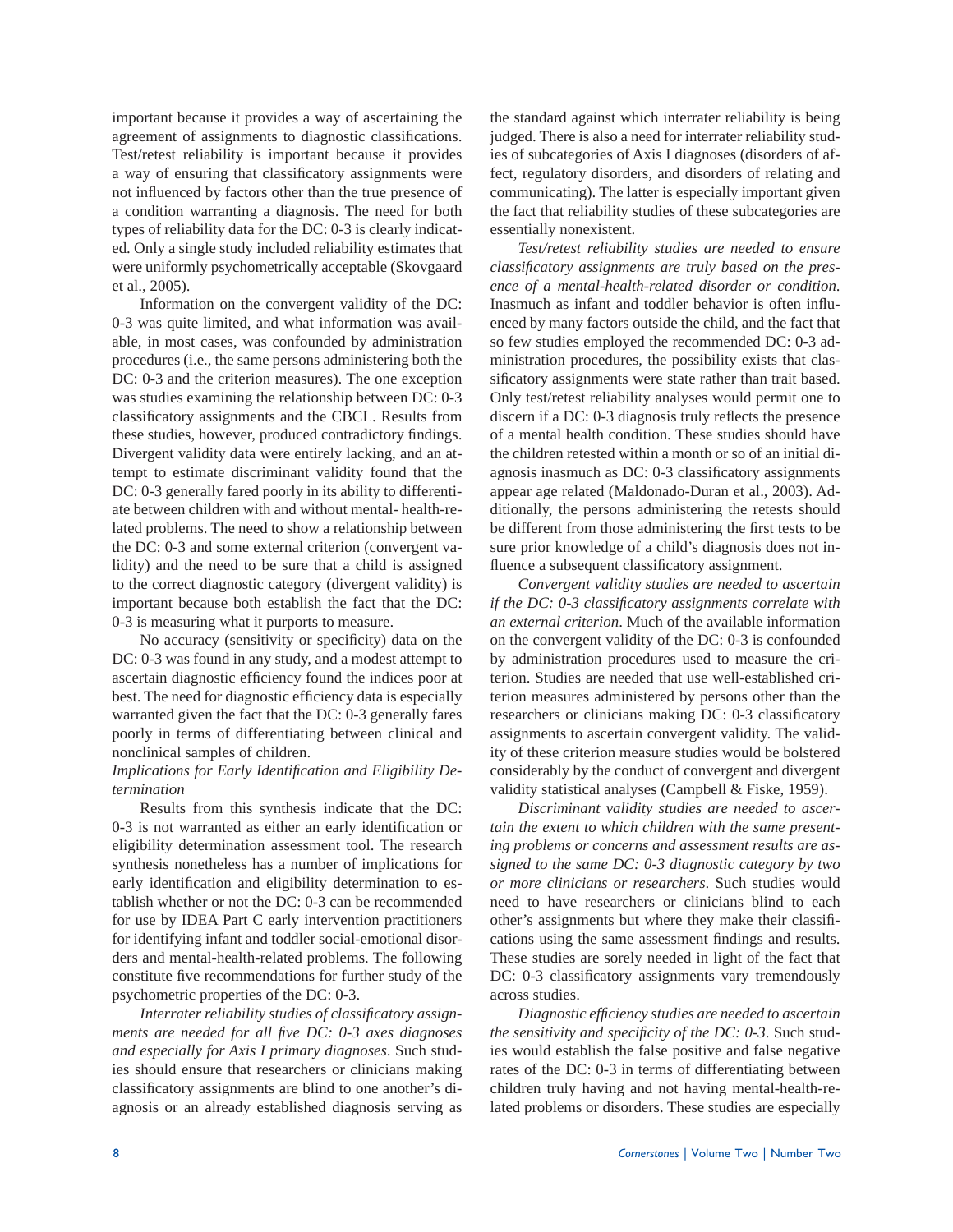needed if the DC: 0-3 is to be used for eligibility determination for IDEA Part C early intervention to be sure a child assigned a diagnostic classification in fact has a "real" mental health problem or social-emotional disorder.

 The particular psychometric properties for which recommendations were made are not the only reliability, validity, and accuracy data needed on the DC: 0-3. The reader is referred to Cantwell (1996) for a description of other psychometric data needed for diagnostic classification systems to justify their use for diagnostic and intervention purposes. The major conclusion from this practice-based research synthesis is that 12 years after the publication of the DC: 0-3 classification system, the reliability, validity, and diagnostic efficiency of the assessment procedures has yet to be adequately established. Caution is therefore warranted in using the DC: 0-3 for early identification or eligibility determination purposes by IDEA Part C early intervention practitioners.

 Findings from this research synthesis do not warrant the development of a TRACE practice guide. The reader is referred to a nontechnical summary of this synthesis (*Endpoints*, Volume 1, Number 2) written specifically for practitioners and parents for an explanation of the reasons for this conclusion. The reader is also referred to Delcarmen-Wiggins and Carter (2001) and Lyons-Ruth et al. (2003) for other concerns involving the DC: 0-3. The diagnosis of social-emotional disorders early in a child's life is a serious enterprise and the children and their families need to be sure that the procedures used to make such diagnoses meet acceptable psychometric standards. This does not seem to be the case at this time for the DC: 0-3.

# **References**

- Achenbach, T. M. (1991). *Manual for the Child Behavior Checklist*/4-18 and 1991 *Profile*. Burlington: University of Vermont, Department of Psychiatry.
- Achenbach, T. M. (1992). *Manual for the Child Behavior Checklist/2-3 and 1992 Profile.* Burlington: University of Vermont, Department of Psychiatry.
- American Psychiatric Association. (1987). *Diagnostic and statistical manual of mental disorders: DSM-III-R* (3rd Rev. ed.). Washington, DC: Author.
- American Psychiatric Association. (1994). *Diagnostic and statistical manual of mental disorders: DSM-IV* (4th ed.). Washington, DC: Author.
- Anastasi, A., & Urbina, S. (1997). *Psychological testing*  (7th ed.). Upper Saddle River, NJ: Prentice Hall.
- Bagnato, S. J., & Neisworth, J. T. (1999). Normative detection of early regulatory disorders and autism: Empirical confirmation of DC:0-3. *Infants and Young Children, 12*(2), 98-106.
- Becker, L. A. (n.d.). *Reliability and validity, Part I and Part II*. Retrieved January 2, 2006, from http://web. uccs.edu/lbecker/Psy590/relval\_I.htm
- Campbell, D. T., & Fiske, D. W. (1959). Convergent and discriminant validation by the multitraitmultimethod matrix. *Psychological Bulletin, 56*, 81-105.
- Cantwell, D. P. (1996). Classification of child and adolescent psychopathology. *Journal of Child Psychology and Psychiatry, 37*, 3-12.
- Cordeiro, M. (1997). Treating infants and mothers in psychic distress: A mental health program for infancy. *Infant Mental Health Journal, 18*(2), 145- 147.
- Cordeiro, M. J., Da Silva, P. C., & Goldschmidt, T.  $(2003)$ . Diagnostic classification: Results from a clinical experience of three years with DC: 0-3. *Infant Mental Health Journal, 24*, 349-364.
- DeGangi, G. A., Breinbauer, C., Roosevelt, J. D., Porges, S., & Greenspan, S. (2000). Prediction of childhood problems at three years in children experiencing disorders of regulation during infancy. *Infant Mental Health Journal, 21*, 156-175.
- Delcarmen-Wiggins, R., & Carter, A. S. (2001). Introduction: Assessment of infant and toddler mental health: Advances and challenges [Electronic version]. *Journal of the American Academy of Child and Adolescent Psychiatry, 40*, 8.
- Dunitz, M., Scheer, P. J., Kvas, E., & Macari, S. (1996). Psychiatric diagnoses in infancy: A comparison. *Infant Mental Health Journal, 17*, 12-23.
- Dunst, C. J., Trivette, C. M., & Cutspec, P. A. (2002). Toward an operational definition of evidence-based practices. *Centerscope, 1*(1), 1-10. Available at
- http://www.evidencebasedpractices.org/centerscope/ centerscopevol1no1.pdf
- Emde, R. N., & Wise, B. H. (2003). The cup is half full: Initial clinical trials of DC: 0-3 and a recommendation for revision. *Infant Mental Health Journal, 24*, 437- 446.
- Evangelista, N., & McLellan, M. J. (2004). The Zero to Three Diagnostic System: A framework for considering emotional and behavioral problems in young children. *School Psychology Review, 33*, 159-173.
- Fleiss, J. L., Levin, B., & Paik, M. C. (2003) The measurement of interrater agreement. In *Statistical methods for rates and proportions* (3rd ed.). Hoboken, NJ: Wiley.
- Foley, G. M., & Hochman, J. D. (Eds.). (2006). *Mental health in early intervention: Achieving unity in principles and practice*. Baltimore: Brookes.
- Frankel, K. A., Boyum, L. A., & Harmon, R. J. (2004). Diagnoses and presenting symptoms in an infant psychiatry clinc: Comparison of two diagnostic sys-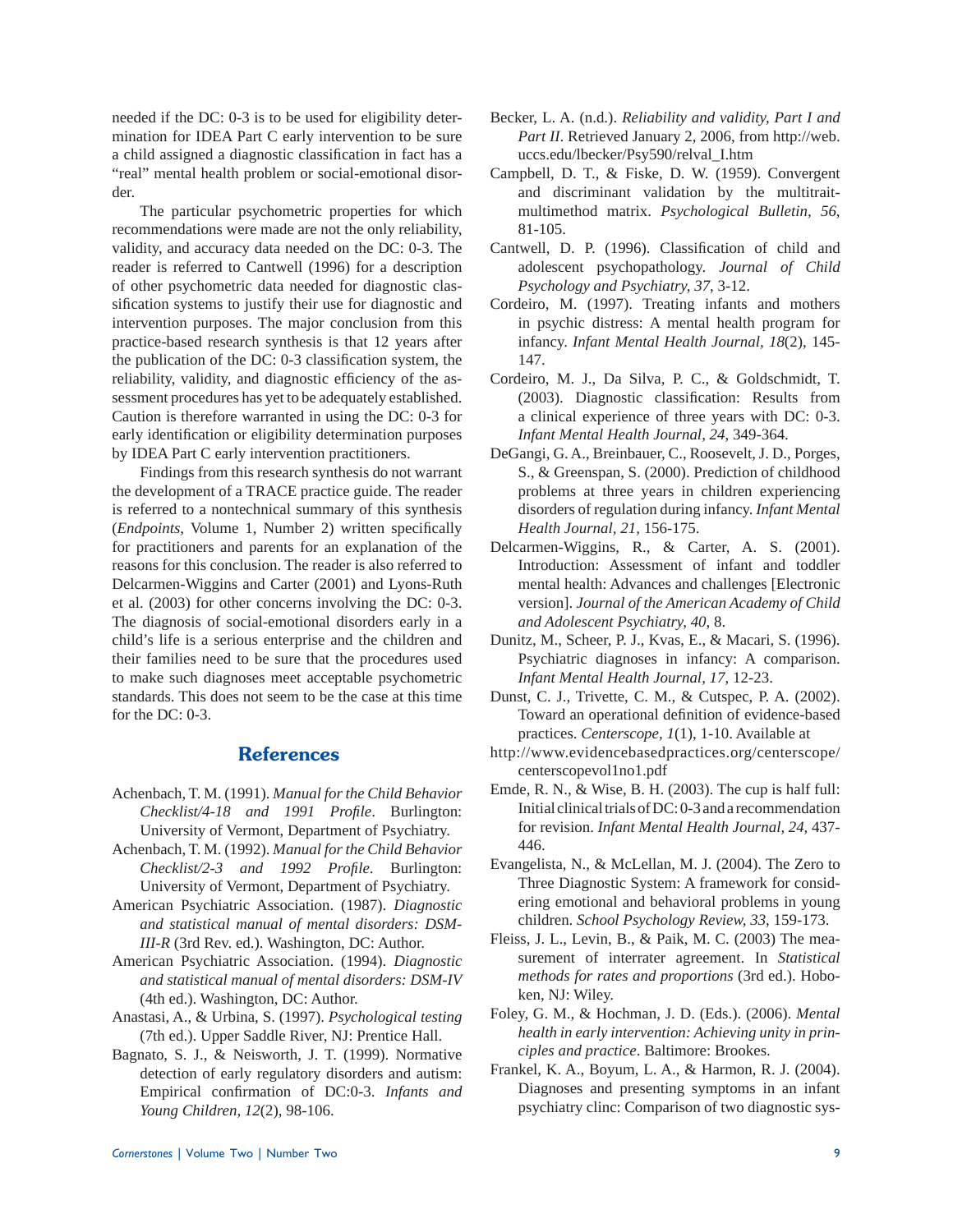tems [Electronic version]. *Journal of the American Academy of Child and Adolescent Psychiatry, 43*, 578-587.

- Gomez, C. R., Baird, S., & Jung, L. A. (2004). Regulatory disorder identification, diagnosis, and intervention planning: Untapped resources for facilitating development. *Infants and Young Children, 17*, 324- 339.
- Guédeney, A., & Maestro, S. (2003). The use of the diagnostic classification 0-3. *Infant Mental Health Journal, 24*(4), 309-446.
- Guédeney, N., Guédeney, A., Rabouam, C., Mintz, A.-S., Danon, G., Huet, M. M., & Jacquemain, F. (2003). The zero-to-three diagnostic classification: A contribution to the validation of this classification from a sample of 85 under-threes. *Infant Mental Health Journal, 24*, 313-336.
- Keren, M., Feldman, R., & Tyano, S. (2001). Diagnoses and interactive patterns of infants referred to a community-based infant mental health clinic. *Journal of the American Academy of Child and Adolescent Psychiatry, 40*, 27-35.
- Keren, M., Feldman, R., & Tyano, S. (2003). A five-year Israeli experience with the DC: 0-3 classification system. *Infant Mental Health Journal, 24*, 337-348.
- Lieberman, A., Wieder, S., & Fenichel, E. (Eds.). (1997). *DC: 0-3 casebook. A guide to the use of Zero to Three's Diagnostic Classification of Mental Health and Developmental Disorders of Infancy and Childhood in assessment and treatment planning*. Washington, DC: Zero to Three.
- Lyons-Ruth, K., Zeanah, C. H., & Benoit, D. (2003). Disorder and risk for disorder during infancy and toddlerhood. In E. J. Mash & R. A. Barkley (Eds.), *Child psychopathology* (2nd ed., pp. 589-631). New York: Guilford Press.
- Maldonado-Duran, M., Helmig, L., Moody, C., Fonagy, P., Fulz, J., Lartigue, T., Sauceda-Garcia, J. M., Karacostas, V., Millhuff, C., & Glinka, J. (2003). The zero-to-three diagnostic classification in an infant mental health clinic: Its usefulness and challenges. *Infant Mental Health Journal, 24*, 378-397.
- Medical Algorithms Project. (2006). *Decisional analy*sis: Overall accuracy, or diagnostic efficiency *(Chapter 39)*. Houston, TX: Institute for Algorithmic Medicine. Retrieved August 17, 2006, from http://www.medal.org/visitor/www/Active/ch39/ ch39.01/ch39.01.09.aspx
- Meyer, G. J. (2003). Guidelines for reporting information in studies of diagnostic test accuracy: The STARD Initiative. *Journal of Personality Assessment, 81*, 191-193.
- Minde, K., & Tidmarsh, L. (1997). The changing practices of an infant psychiatry program: The McGill

experience. *Infant Mental Health Journal, 18*, 135- 144.

- Oser, C. (2004, October). *Infant/early childhood mental health: A concern for all*. Presentation made at the HRSA/MCHB Grantee meeting, Arlington, VA.
- Osofsky, J. D., & Fitzgerald, H. E. (2000). *WAIMH handbook of infant mental health: Vol. 2. Early intervention, evaluation, and assessment*. New York: Wiley.
- Perez, L. M., Newman, M. C., Bruton, N., & Peifer, K. L. (2003). Infant mental health evaluation process; Evaluating, diagnosing, and treating infant mental health in community practice. *Zero to Three, 23*(5), 55-64.
- Reams, R. (1999). Children birth to three entering the state's custody. *Infant Mental Health Journal, 20*, 166-174.
- Shackelford, J. (2006, February). State and jurisdictional eligibility definitions for infants and toddlers with disabilities under IDEA. *NECTAC Notes,* (No. 20. ), 1-16. Chapel Hill: National Early Childhood Technical Assistance Center, University of North Carolina.
- Skovgaard, A. M., Houmann, T., Christiansen, E., & Andreasen, A. H. (2005). The reliability of the ICD-10 and the DC 0-3 in an epidemiological sample of children 1 1/2 years of age. *Infant Mental Health Journal, 26*, 470-480.
- Skovgaard, A. M., Houmann, T., Landorph, S. L., & Christiansen, E. (2004). Assessment and classification of psychopathology in epidemiological research of children 0-3 years of age: A review of the literature. *European Child and Adolescent Psychiatry, 13*, 337-346.
- Stemler, S. E. (2004). A comparison of consensus, consistency, and measurement approaches to estimating interrater reliability. *Practical Assessment, Research and Evaluation, 9*(4). Retrieved August 14, 2006, from http://pareonline.net/getvn.asp?v=9&n=4
- Thomas, J. M., Benham, A., & Guskin, K. A. (2000). Intervention-centered assessment: Opportunity for early and preventive intervention. In J. D. Osofsky & H. E. Fitzgerald (Eds.), *WAIMH handbook of infant mental health: Vol. 2. Early intervention, evaluation, and assessment* (pp. 403-440). New York: Wiley.
- Thomas, J. M., & Clark, R. (1998). Disruptive behavior in the very young child: Diagnostic Classification: 0-3 guides identification of risk factors and relational interventions. *Infant Mental Health Journal, 19*, 229-244.
- Thomas, J. M., & Guskin, K. A. (2001). Disruptive behavior in young children: What does it mean? [Electronic version]. *Journal of the American Academy of Child and Adolescent Psychiatry, 40*, 44-51.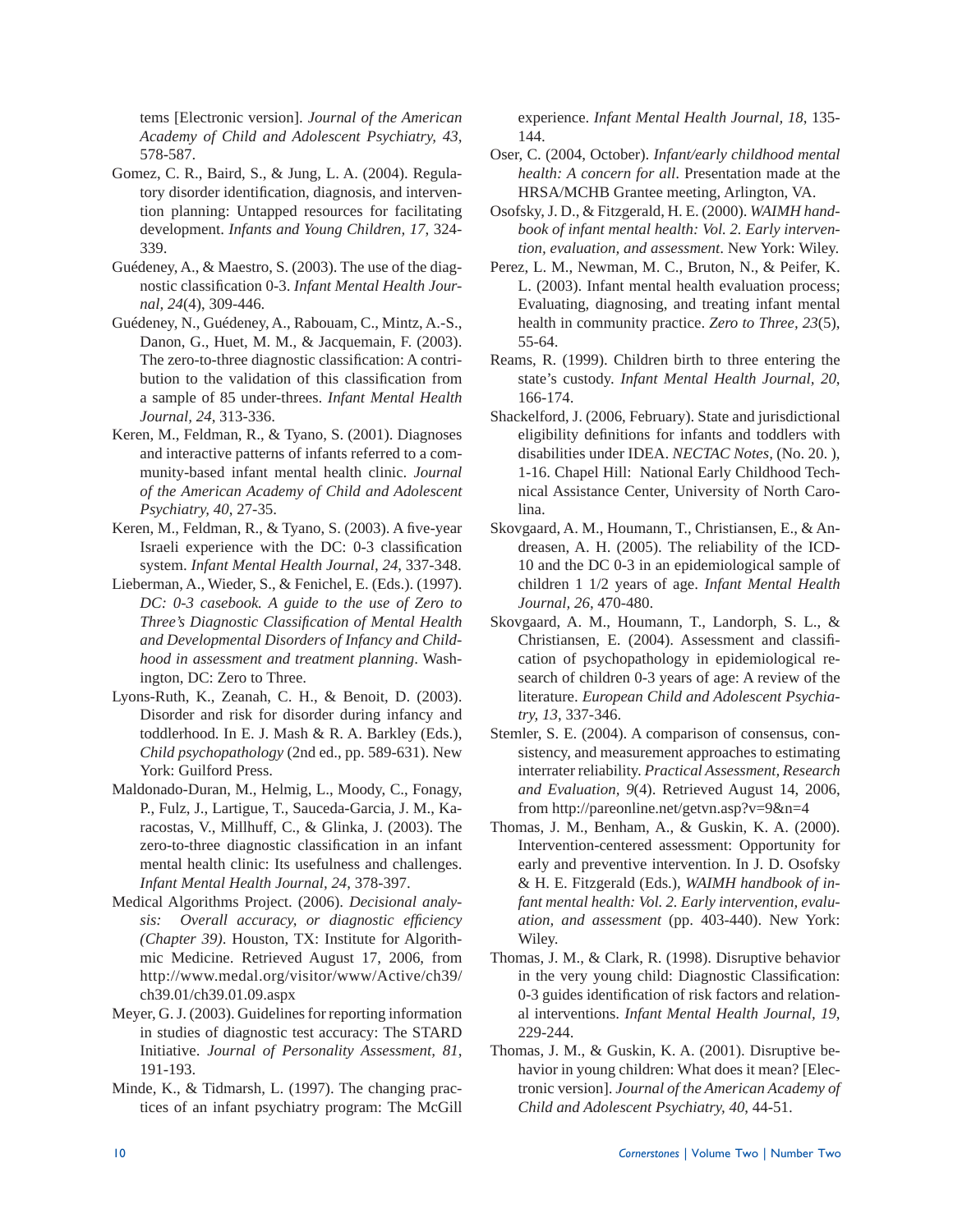- Thomas, J. M., & Tidmarsh, L. (1997). Hyperactive and disruptive behaviors in very young children: Diagnosis and intervention. *Infants and Young Children, 9*(3), 46-55.
- Waisman Center. (2006). *Guidelines for best practices in determining eligibility based on children's social and emotional development*. Retrieved November 20, 2006, http://www.waisman.wisc.edu/birthto3/ Txt/social.html
- Weston, D. R., Thomas, J. M., Barnard, K. E., Wieder, S., Clark, R., Carter, A. S., & Fenichel, E. (2003). DC: 0-3 assessment protocol project: Defining a comprehensive information set to support DC: 0-3 diagnostic formulation. *Infant Mental Health Journal, 24*, 410-427.
- World Health Organization. (1992). *The ICD-10 classifi cation of mental and behavioural disorders: Clinical descriptions and diagnostic guidelines*. Geneva, Switzerland: Author.
- Wright, H., Holmes, G., Stader, S., Penny, R., & Wieduwilt, K. (2004). Psychiatric diagnoses of infants and

toddlers referred to a community mental health system. *Psychological Reports, 95*, 495-503.

- Zero to Three: National Center for Infants, Toddlers, and Families. (1994). *Diagnostic classification:* 0-3. *Di*agnostic classification of mental health and devel*opmental disorders of infancy and early childhood*. Washington, DC: Author.
- Zero to Three: National Center for Infants, Toddlers, and Families. (2005). *Diagnostic classification of mental health and developmental disorders of infancy and early childhood: DC: 0-3R* (Rev. ed.). Washington, DC: Zero to Three Press.

# **Authors**

 Carl J. Dunst, Ph.D., is Co-Principal Investigator at TRACE and Co-Director of the Orelena Hawks Puckett Institute, Asheville, North Carolina (dunst@puckett. org). Andrea Storck, B.S., is a Research Associate and Donna Snyder, B.A., is a Research Assistant at the Puckett Institute.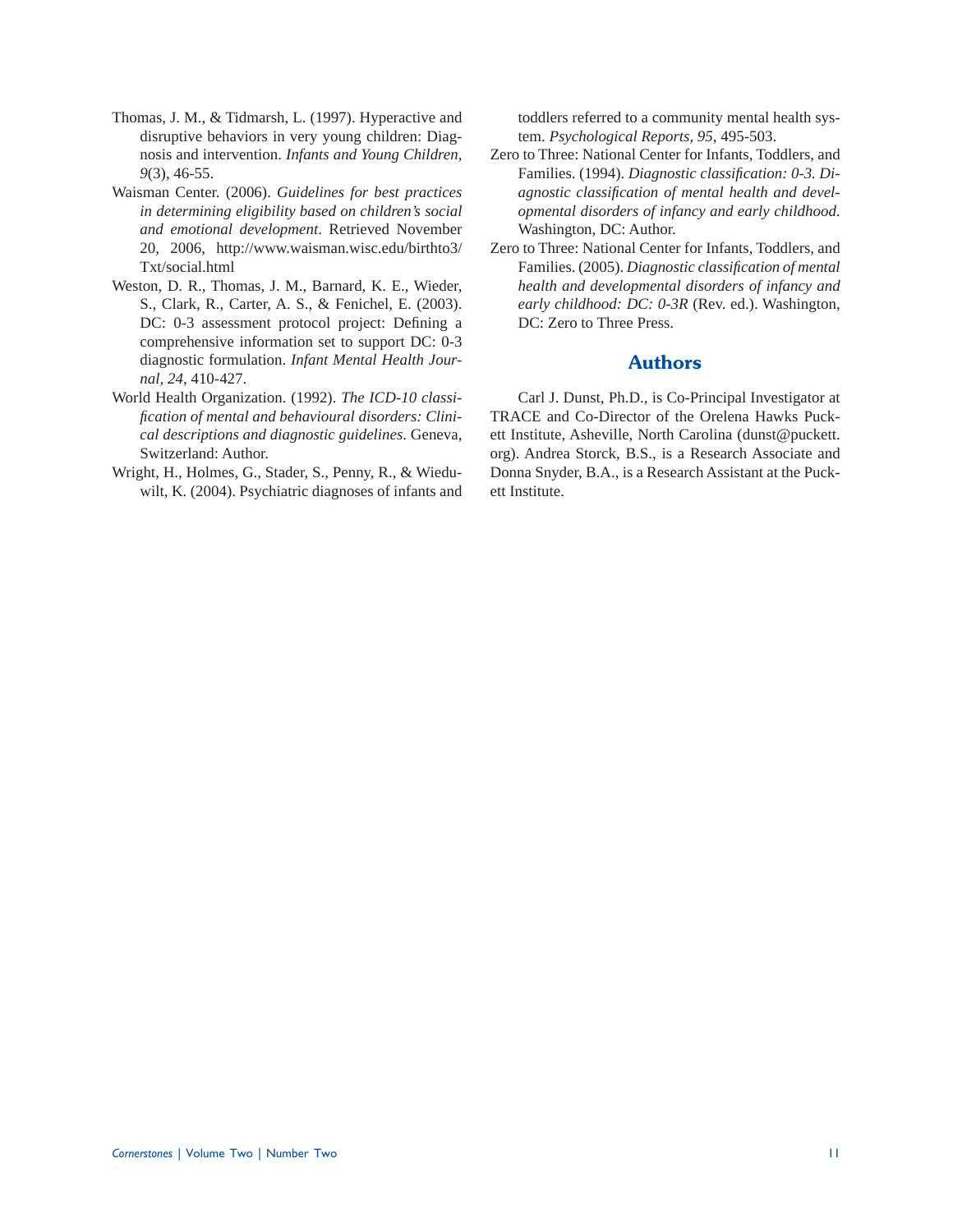Table 1 *DC: 0-3 Diagnostic and Classifi cation Categories*

*Axis I: Primary Diagnosis* Traumatic stress disorder Disorders of affect Adjustment disorder Regulatory disorders Sleep behavior disorder Eating behavior disorder Disorders of relating/communicating

Axis II: Relationship Disorder Classification

 Over involved Under involved Anxious/tense Angry/hostile Mixed Abusive

*Axis III: Medical/Developmental Disorders* Physical Mental health Developmental

*Axis IV: Psychosocial Stressors*

Sources Severity Duration Impact Supports (caregivers)

*Axis V: Functional Emotional Developmental Level* Mutual attention Mutual engagement Interactive intentionality/reciprocity Affective communication Elaboration Differentiation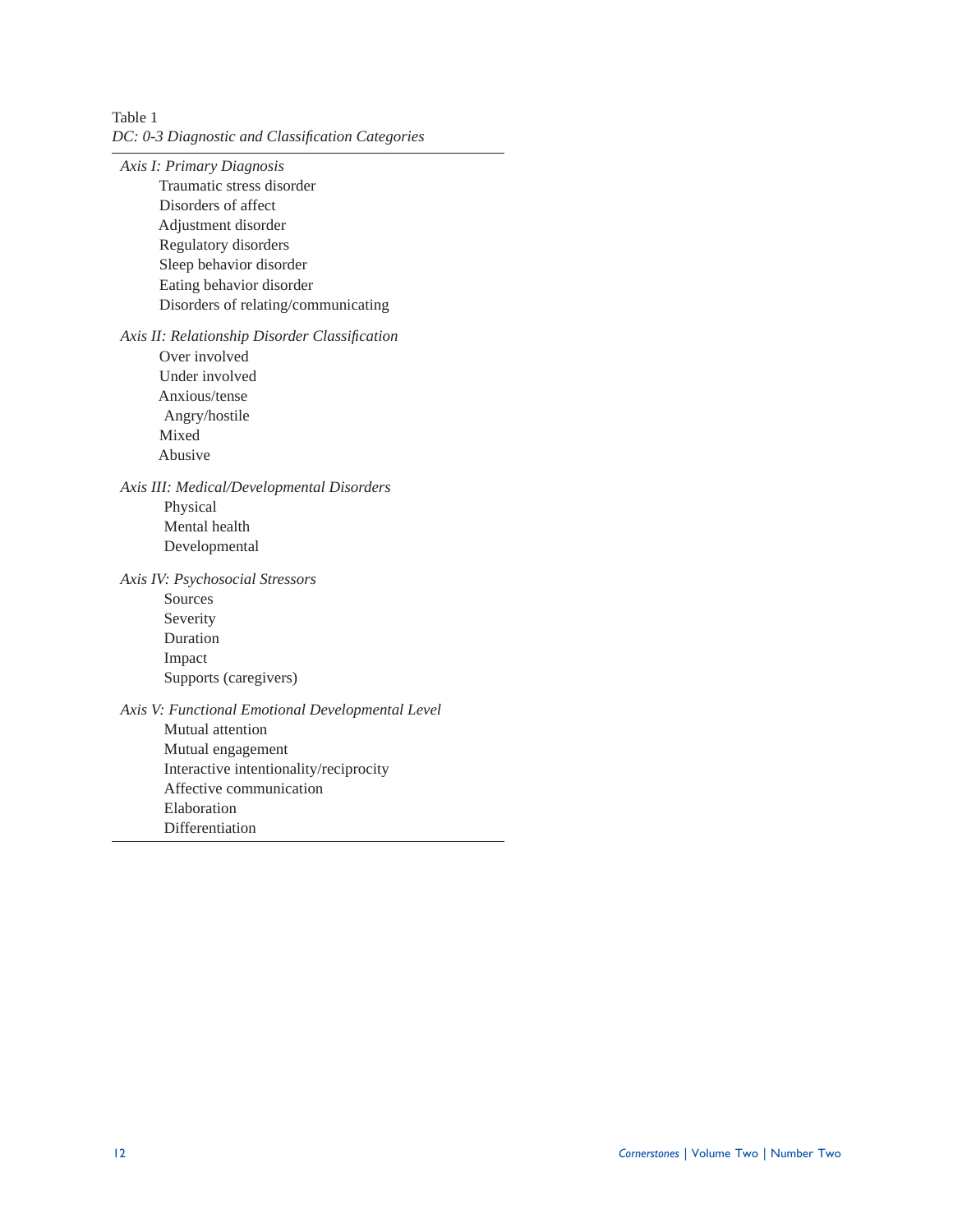|                                 | Type of                  | Number of    | Child Age | Child Gender |                | Child Ethnicity                                                                                     |                                                                           |            |
|---------------------------------|--------------------------|--------------|-----------|--------------|----------------|-----------------------------------------------------------------------------------------------------|---------------------------------------------------------------------------|------------|
| Study                           | Sample                   | Participants | (Months)  | Male         |                | Female Ethnicity                                                                                    | Percent                                                                   | Country    |
| Cordeiro (1997)                 | Clinical                 | 60           | $0 - 36$  | 35           | 25             | Portuguese                                                                                          | 100                                                                       | Portugal   |
| Cordeiro et al. (2003)          | Clinical                 | 343          | $0 - 48$  | 206          | 137            | Portuguese                                                                                          | 100                                                                       | Portugal   |
| DeGangi et al. (2000, Sample 1) | Nonclinical              | 38           | $7 - 30$  | 23           | 15             | Caucasian<br>Latino                                                                                 | 97<br>3                                                                   | <b>USA</b> |
| DeGangi et al. (2000, Sample 2) | Clinical                 | 10           | $7 - 30$  | 8            | $\overline{c}$ | Caucasian                                                                                           | 100                                                                       | <b>USA</b> |
| DeGangi et al. (2000, Sample 3) | Clinical                 | 22           | $7 - 30$  | 12           | 10             | Caucasian<br>Asian<br>Latino<br>African American                                                    | 85<br>5<br>5<br>5                                                         | <b>USA</b> |
| Dunitz et al. (1996)            | Clinical                 | 82           | $1 - 24$  | 38           | 44             | Caucasian<br>Filipino<br>Hamite<br>African                                                          | 96<br>1<br>1<br>$\mathbf{1}$                                              | Austria    |
| Frankel et al. (2004)           | Clinical                 | 177          | $0 - 58$  | 99           | 78             | Caucasian<br>African American<br>Latino<br>Multiracial<br>Other<br>Nor reported                     | 73<br>10<br>6<br>$\overline{4}$<br>4<br>3                                 | <b>USA</b> |
| Guedeney et al. (2003)          | Clinical                 | 85           | $0 - 36$  | 45           | 40             | Not reported                                                                                        | $\overline{\phantom{0}}$                                                  | France     |
| Keren et al. (2001, Sample 1)   | Clinical                 | 113          | $0 - 36$  | 68           | 45             | Western Jews<br>Eastern Jews<br><b>Russian Immigrants</b>                                           | $\overline{\phantom{0}}$<br>$\overline{\phantom{0}}$<br>$\qquad \qquad -$ | Israel     |
| Keren et al. (2001, Sample 2)   | Nonclinical              | 30           | $0 - 36$  | 22           | 8              | Western Jews<br>Eastern Jews<br>Russian Immigrants                                                  | $\qquad \qquad -$<br>$\overline{\phantom{0}}$<br>$\qquad \qquad -$        | Israel     |
| Keren et al. (2003)             | Clinical                 | 431          | $0 - 36$  | 254          | 177            | Israeli Jews                                                                                        | 100                                                                       | Israel     |
| Maldonado-Duran et al. (2003)   | Clinical                 | 167          | $0 - 36$  | 98           | 69             | Caucasian<br>Multiethnic<br>African American<br>Latino<br>Other                                     | 59<br>23<br>11<br>5<br>$\mathfrak{2}$                                     | <b>USA</b> |
| Minde & Tidmarsh (1997)         | Clinical                 | 57           | $15 - 48$ | 45           | 12             | Not reported                                                                                        | $\qquad \qquad -$                                                         | <b>USA</b> |
| Perez et al. (2003)             | Clinical                 | 142          | $0 - 48$  | <b>NR</b>    | <b>NR</b>      | Not reported                                                                                        | $\qquad \qquad -$                                                         | <b>USA</b> |
| Reams (1999)                    | Nonclinical<br>(at risk) | 144          | $0 - 48$  | 76           | 68             | European American<br>Multiracial<br>African American<br>Native American<br>Latino<br>Asian American | 59<br>25<br>11<br>3<br>1<br>1                                             | <b>USA</b> |
| Skovgaard et al. (2005)         | Nonclinical              | 18           | 18        | NR           | <b>NR</b>      | Danish                                                                                              | 100                                                                       | Denmark    |
| Thomas & Clark (1998)           | Clinical                 | 64           | $12 - 47$ | 46           | 18             | Caucasian<br>African American<br>Latino<br>Multiracial                                              | 64<br>25<br>5<br>5                                                        | <b>USA</b> |
| Thomas & Guskin (2001)          | Clinical                 | 82           | 18-47     | 63           | 19             | Caucasian<br>African American<br>Asian or Biracial                                                  | 71<br>23<br>6                                                             | <b>USA</b> |

Table 2 *Characteristics of the Study Participants at the Time of the Administration of the DC: 0-3*

 NOTES: NR = Not reported. The sample sizes in this table in some cases differ from those in the published papers because of inconsistencies in investigator reporting.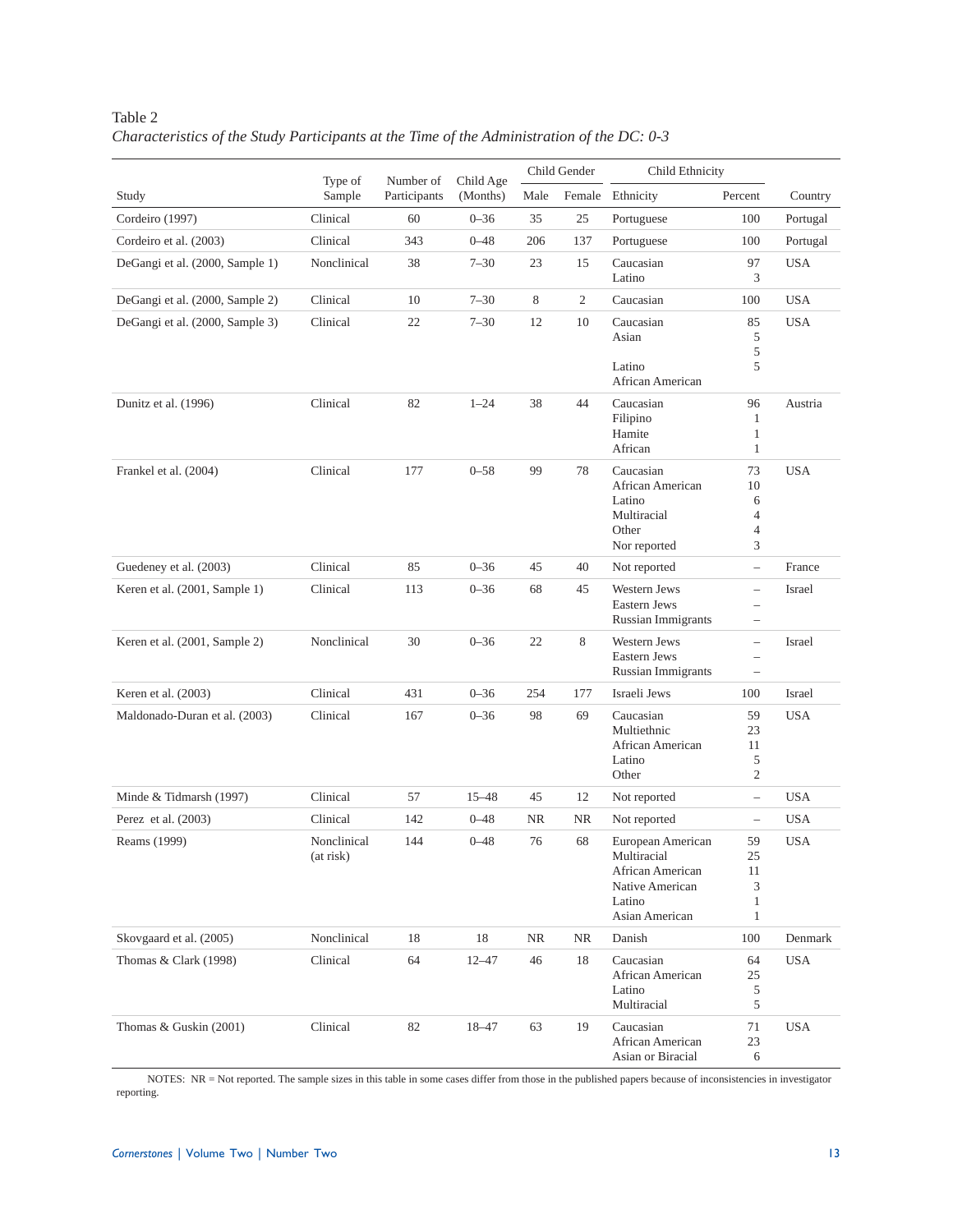## Table 3

*Methods Used for Assigning Children DC: 0-3 Diagnosis and the Degree of Consistency of the Assessment Methods with Recommended Procedures*

| Study                                                                                                                                                                                                                                              | <b>Assessment Procedures</b>                                                                                                                                                                                                                                                                                                                                                                                                                                                                                                                                                                                                                                                                                                                                                                                                                                                                                                                                                                                                                     |
|----------------------------------------------------------------------------------------------------------------------------------------------------------------------------------------------------------------------------------------------------|--------------------------------------------------------------------------------------------------------------------------------------------------------------------------------------------------------------------------------------------------------------------------------------------------------------------------------------------------------------------------------------------------------------------------------------------------------------------------------------------------------------------------------------------------------------------------------------------------------------------------------------------------------------------------------------------------------------------------------------------------------------------------------------------------------------------------------------------------------------------------------------------------------------------------------------------------------------------------------------------------------------------------------------------------|
| Cordeiro (1997)<br>Diagnostician:<br>Child psychiatrist<br>Clinical psychologist<br>Degree of Consistency with<br>DC: 0-3 Procedures:<br>High                                                                                                      | Presenting symptoms and behaviors<br>Developmental history — past and current affective, language, cognitive, motor, sensory, family, and<br>interactive functioning<br>Parents and individuals<br>Caregiver/infant (child) relationship and interactive patterns<br>Affective, language, cognitive, motor, and sensory patterns<br>Family's psychosocial and medical history<br>Current environmental conditions and stressors<br>Taking the history<br>Direct observation of functioning (i.e., of family and parental dynamics, caregiver-infant relationship and<br>interactive patterns, the infant's constitutional-maturational characteristics, and language, cognitive,<br>and affective patterns                                                                                                                                                                                                                                                                                                                                       |
| Cordeiro et al. (2003)<br>Diagnostician:<br>Multidisciplinary team<br>Degree of Consistency with<br>DC: 0-3 Procedures:<br>High                                                                                                                    | Presenting symptoms and behaviors<br>Developmental history — past and current affective, language, cognitive, motor, sensory, family, and<br>interactive functioning<br>Family functioning and cultural community patterns<br>Parents and individuals<br>Caregiver/infant (child) relationship and interactive patterns<br>Infant's constitutional-maturational characteristics<br>Affective, language, cognitive, motor, and sensory patterns<br>Family's psychosocial and medical history<br>History of the pregnancy and delivery<br>Current environmental conditions and stressors<br>Taking the history<br>Direct observation of functioning (i.e., of family and parental dynamics, caregiver-infant relationship and<br>interactive patterns, the infant's constitutional-maturational characteristics, and language, cognitive,<br>and affective patterns<br>Hands-on interactive assessment of the infant<br>Assessment of sensory reactivity and processing, motor tone and planning, language, cognition, and<br>affective expression |
| DeGangi et al. (2000)<br>Diagnostician:<br>Two child psychiatrists blind<br>to the group classification of<br>subjects, conducted a<br>preliminary clinical diagnosis<br>at 36 months<br>Degree of Consistency with<br>DC: 0-3 Procedures:<br>High | Presenting symptoms and behaviors<br>Developmental history — past and current affective, language, cognitive, motor, sensory, family, and<br>interactive functioning<br>Affective, language, cognitive, motor, and sensory patterns<br>Family's psychosocial and medical history<br>History of the pregnancy and delivery<br>Current environmental conditions and stressors<br>Direct observation of functioning (i.e., of family and parental dynamics, caregiver-infant relationship and<br>interactive patterns, the infant's constitutional-maturational characteristics, and language, cognitive,<br>and affective patterns<br>Assessment of sensory reactivity and processing, motor tone and planning, language, cognition, and<br>affective expression                                                                                                                                                                                                                                                                                   |
| Dunitz et al. (1996)<br>Diagnostician:<br>Clinical team<br>Degree of Consistency with<br>DC: 0-3 Procedures:<br>Low                                                                                                                                | Presenting symptoms and behaviors<br>Caregiver/infant (child) relationship and interactive patterns<br>History of the pregnancy and delivery                                                                                                                                                                                                                                                                                                                                                                                                                                                                                                                                                                                                                                                                                                                                                                                                                                                                                                     |
| Frankel, et al. (2004)<br>Diagnostician:<br>Two postdoctoral psychologists<br>Degree of Consistency with<br>DC: 0-3 Procedures:<br>Low                                                                                                             | Presenting symptoms and behaviors<br>Developmental history — past and current affective, language, cognitive, motor, sensory, family, and<br>interactive functioning<br>Family's psychosocial and medical history                                                                                                                                                                                                                                                                                                                                                                                                                                                                                                                                                                                                                                                                                                                                                                                                                                |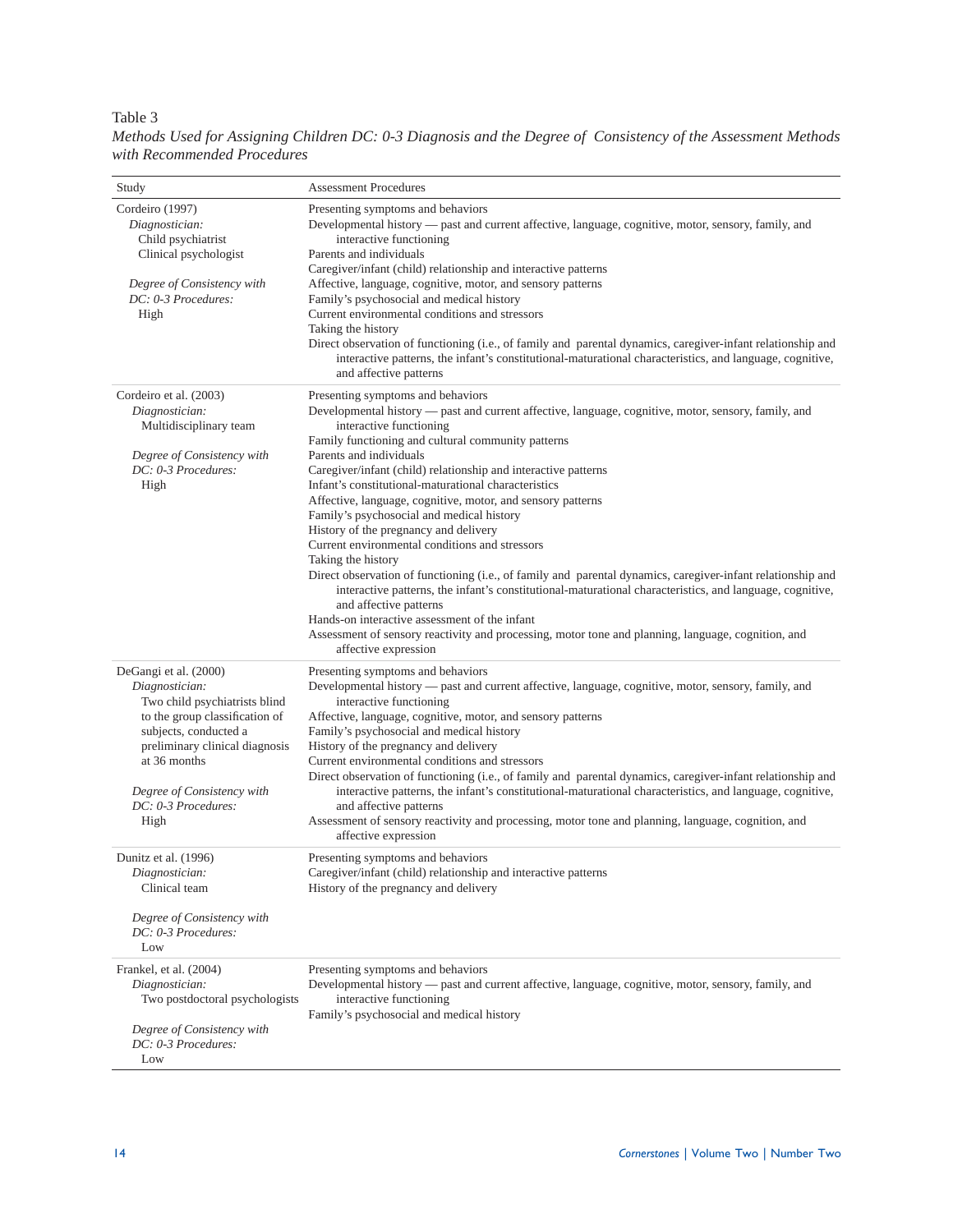# Table 3, continued

| Study                                                                                                                                                                                                                                                             | <b>Assessment Procedures</b>                                                                                                                                                                                                                                                                                                                                                                                                                                                                                                                                                                                                                           |
|-------------------------------------------------------------------------------------------------------------------------------------------------------------------------------------------------------------------------------------------------------------------|--------------------------------------------------------------------------------------------------------------------------------------------------------------------------------------------------------------------------------------------------------------------------------------------------------------------------------------------------------------------------------------------------------------------------------------------------------------------------------------------------------------------------------------------------------------------------------------------------------------------------------------------------------|
| Guedeney et al. (2003)<br>Diagnostician:<br>Consensus team — used<br>full assessment materials<br>Degree of Consistency with<br>DC: 0-3 Procedures:<br>Moderate                                                                                                   | Parents and individuals<br>Caregiver/infant (child) relationship and interactive patterns<br>Affective, language, cognitive, motor, and sensory patterns<br>Family's psychosocial and medical history<br>Current environmental conditions and stressors<br>Direct observation of functioning (i.e., of family and parental dynamics, caregiver-infant relationship<br>and interactive patterns, the infant's constitutional-maturational characteristics, and language,<br>cognitive, and affective patterns)                                                                                                                                          |
| Keren et al. $(2001)$<br>Diagnostician:<br>Child-Adolescent Psychiatrist<br>Degree of Consistency with<br>DC: 0-3 Procedures:<br>Low                                                                                                                              | Presenting symptoms and behaviors<br>Developmental history — past and current affective, language, cognitive, motor, sensory, family, and<br>interactive functioning<br>Current environmental conditions and stressors                                                                                                                                                                                                                                                                                                                                                                                                                                 |
| Keren et al. (2003)<br>Diagnostician:<br>Not Specified<br>Degree of Consistency with<br>DC: 0-3 Procedures:<br>Moderate                                                                                                                                           | Developmental history — past and current affective, language, cognitive, motor, sensory, family, and<br>interactive functioning<br>Parents and individuals<br>Caregiver/infant (child) relationship and interactive patterns<br>Current environmental conditions and stressors                                                                                                                                                                                                                                                                                                                                                                         |
| Maldonado-Duran et al. (2003)<br>Diagnostician:<br>Multidisciplinary infant mental<br>health team<br>Degree of Consistency with<br>DC: 0-3 Procedures:<br>Moderate                                                                                                | Presenting symptoms and behaviors<br>Developmental history — past and current affective, language, cognitive, motor, sensory, family, and<br>interactive functioning<br>Parents and individuals<br>Caregiver/infant (child) relationship and interactive patterns<br>Infant's constitutional-maturational characteristics<br>Family's psychosocial and medical history<br>Current environmental conditions and stressors                                                                                                                                                                                                                               |
| Minde et al. (1997)<br>Diagnostician:<br>Multidisciplinary team<br>Degree of Consistency with<br>DC: 0-3 Procedures:<br>Moderate                                                                                                                                  | Presenting symptoms and behaviors<br>Developmental history — past and current affective, language, cognitive, motor, sensory, family, and<br>interactive functioning<br>Caregiver/infant (child) relationship and interactive patterns<br>Current environmental conditions and stressors                                                                                                                                                                                                                                                                                                                                                               |
| Perez (2003)<br>Diagnostician:<br>Mental health high-risk<br>clinician<br>Degree of Consistency with<br>DC: 0-3 Procedures:<br>Moderate                                                                                                                           | Presenting symptoms and behaviors<br>Developmental history — past and current affective, language, cognitive, motor, sensory, family, and<br>interactive functioning<br>parents as individuals<br>Caregiver/infant (child) relationship and interactive patterns<br>Family's psychosocial and medical history<br>History of pregnancy and delivery<br>Current environmental conditions and stressors                                                                                                                                                                                                                                                   |
| Reams (1999)<br>Diagnostician:<br>MS level staff (Children's<br>Assessment Service).<br>Report/dx reviewed by doctoral<br>psychologist experienced in<br>infant/toddler mental health<br>issues.<br>Degree of Consistency with<br>DC: 0-3 Procedures:<br>Moderate | Presenting symptoms and behaviors<br>Developmental history — past and current affective, language, cognitive, motor, sensory, family, and<br>interactive functioning<br>Caregiver/infant (child) relationship and interactive patterns<br>Infant's constitutional-maturational characteristics<br>Current environmental conditions and stressors<br>Direct observation of functioning (i.e., of family and parental dynamics, caregiver-infant relationship<br>and interactive patterns, the infant's constitutional-maturational characteristics, and language,<br>cognitive, and affective patterns<br>Hands-on interactive assessment of the infant |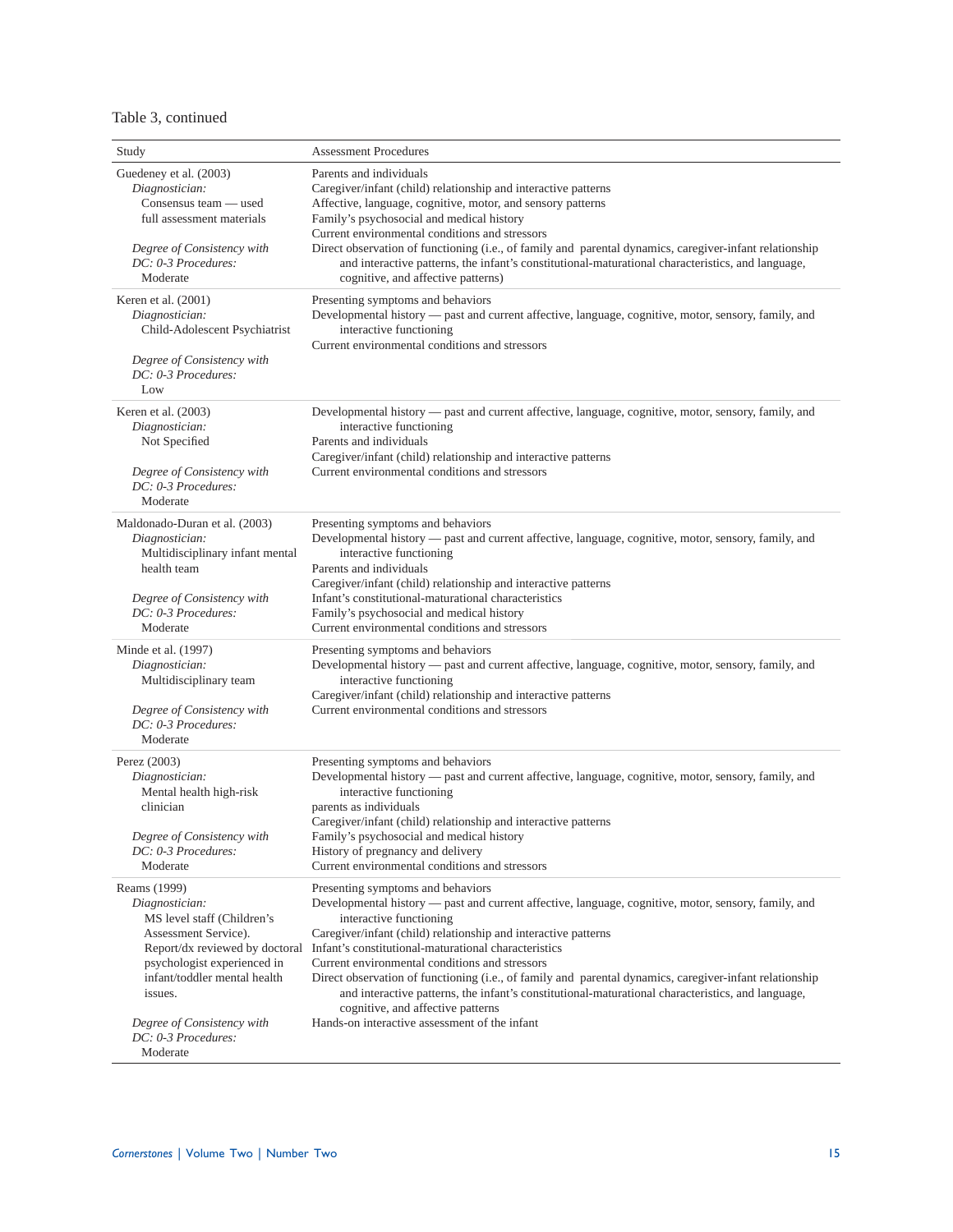# Table 3, continued

| Study                                                                                                                                                           | <b>Assessment Procedures</b>                                                                                                                                                                                                                                                                                                                                                                                                  |
|-----------------------------------------------------------------------------------------------------------------------------------------------------------------|-------------------------------------------------------------------------------------------------------------------------------------------------------------------------------------------------------------------------------------------------------------------------------------------------------------------------------------------------------------------------------------------------------------------------------|
| Skovgaard et al (2005)<br>Diagnostician:<br>Child Psychiatrists                                                                                                 | Review of records/questionnaires<br>Review of 10-minute videorecording                                                                                                                                                                                                                                                                                                                                                        |
| Degree of Consistency with<br>$DC: 0-3$ Procedures:<br>Low                                                                                                      |                                                                                                                                                                                                                                                                                                                                                                                                                               |
| Thomas & Clarke (1998)<br>Diagnostician:<br>Not Specified<br>Degree of Consistency with<br>$DC: 0-3$ Procedures                                                 | Caregiver/infant (child) relationship and interactive patterns<br>Infant's constitutional-maturational characteristics<br>Current environmental conditions and stressors<br>Direct observation of functioning (i.e., of family and parental dynamics, caregiver-infant relationship<br>and interactive patterns, the infant's constitutional-maturational characteristics, and language,<br>cognitive, and affective patterns |
| Moderate                                                                                                                                                        |                                                                                                                                                                                                                                                                                                                                                                                                                               |
| Thomas & Guskin $(2001)$<br>Diagnostician:<br>Senior psychiatrist with 14<br>years of infant and early<br>childhood experience and<br>child psychiatry resident | Clinical interviews with the family<br>Observations of child and primary caregiver during free play time<br>Videotaped assessments were reviewed prior to PIR-GAS scoring                                                                                                                                                                                                                                                     |
| Degree of Consistency with<br>$DC: 0-3$ Procedures:<br>Low                                                                                                      |                                                                                                                                                                                                                                                                                                                                                                                                                               |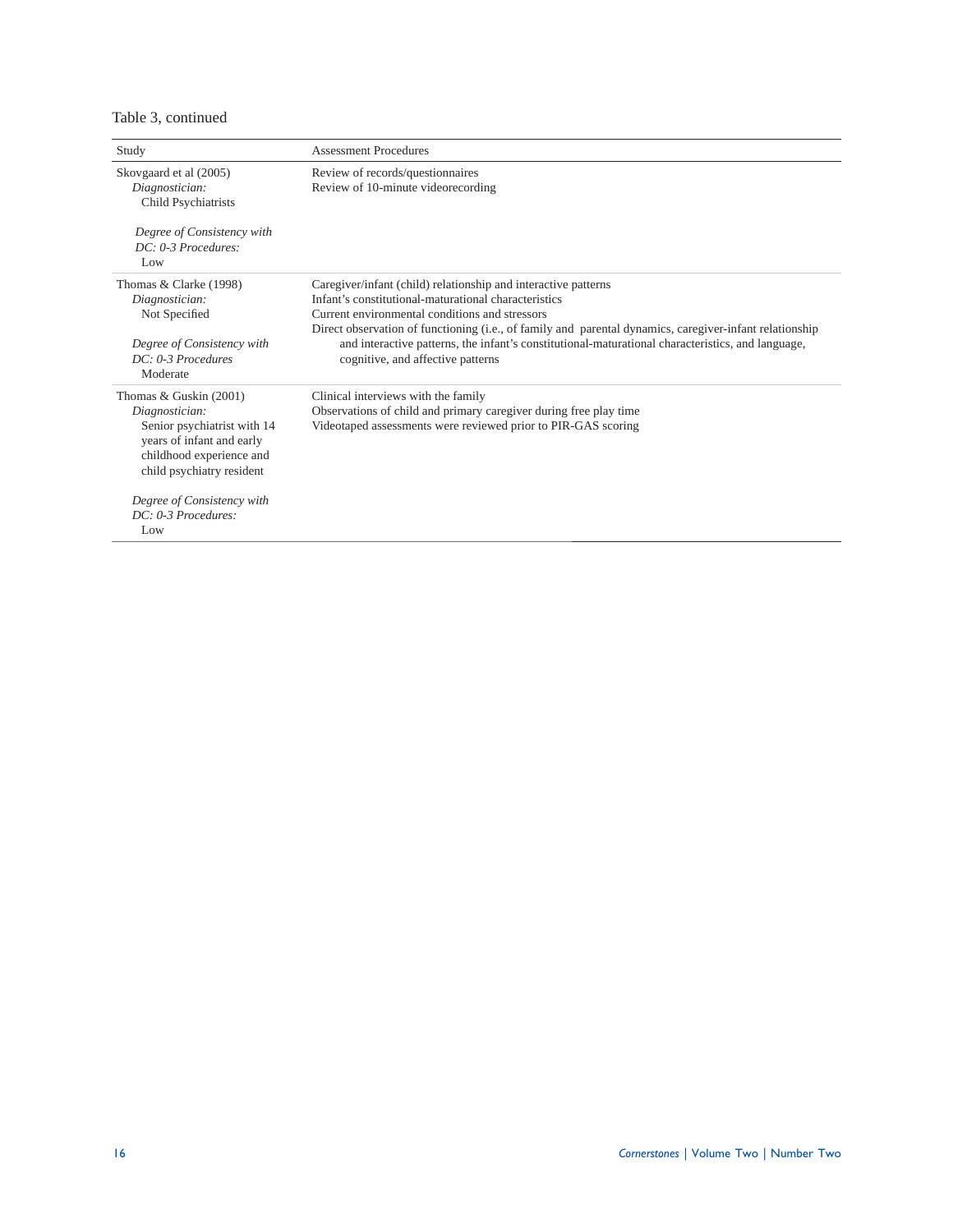|                                 | Axis I: Primary Diagnosis                            | Axis II: Relationship Disorder |                           |                          |  |
|---------------------------------|------------------------------------------------------|--------------------------------|---------------------------|--------------------------|--|
| Study                           | Diagnosis                                            | Percent                        | Diagnosis                 | Percent                  |  |
| Cordeiro (1997)                 | No diagnosis                                         | 22                             | No diagnosis              | 35                       |  |
|                                 | Affect disorders                                     | 38                             | Under involved            | 28                       |  |
|                                 | Disorders of relating and communicating              | 17                             | Mixed                     | 8                        |  |
|                                 | Adjustment disorder                                  | 13                             | Anxious/tense             | 12                       |  |
|                                 | Eating behavior disorder                             | 5                              | Over involved             | 12                       |  |
|                                 | Sleep behavior disorder                              | 3                              | Angry/hostile             | 5                        |  |
|                                 | Regulatory disorder                                  | $\mathfrak{2}$                 | Abusive                   | $\boldsymbol{0}$         |  |
| Cordeiro et al. (2003)          | No diagnosis                                         | 45                             | No diagnosis/not reported | 36                       |  |
|                                 | Affect disorders                                     | 26                             | Nonapplicable             | 3                        |  |
|                                 | Disorders of relating and communicating              | 10                             | Under involved            | 29                       |  |
|                                 | Regulatory disorder                                  | 6                              | Mixed                     | 12                       |  |
|                                 | Adjustment disorder                                  | 5                              | Anxious/tense             | 10                       |  |
|                                 | Traumatic stress disorder                            | 3                              | Over involved             | 4                        |  |
|                                 | Eating behavior disorder                             | 3                              | Angry/hostile             | 3                        |  |
|                                 | Sleep behavior disorder                              | $\overline{2}$                 | Abusive                   | 3                        |  |
| Degangi et al. (2000, Sample 1) | No diagnosis                                         | 97                             | Not reported              | $\overline{\phantom{0}}$ |  |
|                                 | Regulatory disorder                                  | 3                              |                           |                          |  |
| Degangi et al. (2000, Sample 2) | No diagnosis                                         | 60                             | Not reported              |                          |  |
|                                 | Regulatory disorder                                  | 30                             |                           |                          |  |
|                                 | Disorders of relating and communicating              | 10                             |                           |                          |  |
| Degangi et al. (2000, Sample 3) | No diagnosis                                         | 5                              | Not reported              |                          |  |
|                                 | Regulatory disorder                                  | 50                             |                           |                          |  |
|                                 | Sleep behavior disorder                              | 23                             |                           |                          |  |
|                                 | Disorders of relating and communicating              | 22                             |                           |                          |  |
| Dunitz et al. (1996)            | No diagnosis                                         | $\mathbf{0}$                   | Not reported              |                          |  |
|                                 | Regulatory disorder                                  | 27                             |                           |                          |  |
|                                 | Adjustment disorder                                  | 21                             |                           |                          |  |
|                                 | Affect disorders                                     | 19                             |                           |                          |  |
|                                 | Eating behavior disorder                             | 12                             |                           |                          |  |
|                                 | Disorders of relating and communicating              | 10                             |                           |                          |  |
|                                 |                                                      | 9                              |                           |                          |  |
|                                 | Sleep behavior disorder<br>Traumatic stress disorder | $\mathfrak{2}$                 |                           |                          |  |
| Frankel et al. (2004)           | No diagnosis                                         | 22                             | Not reported              |                          |  |
|                                 | Affect disorder                                      | 24                             |                           |                          |  |
|                                 | Traumatic stress disorder                            | 19                             |                           |                          |  |
|                                 | Adjustment disorder                                  | 17                             |                           |                          |  |
|                                 | Regulatory disorder                                  | 12                             |                           |                          |  |
|                                 | Disorders of relating and communicating              | 4                              |                           |                          |  |
|                                 | Eating behavior disorder                             | $\mathfrak{2}$                 |                           |                          |  |
| Guedeney et al. (2003)          | No diagnosis                                         | 23                             | No diagnosis              | $\boldsymbol{0}$         |  |
|                                 | Affect disorders                                     | 32                             | Under involved            | 31                       |  |
|                                 | Disorders of relating and communicating              | 16                             | Anxious/tense             | 25                       |  |
|                                 | Regulatory disorder                                  | 12                             | Mixed                     | 25                       |  |
|                                 | Sleep behavior disorder                              | $\tau$                         | Over involved             | 11                       |  |
|                                 | Adjustment disorder                                  | 5                              | Angry/hostile             | 8                        |  |
|                                 | Traumatic stress disorder                            | 3                              |                           |                          |  |
|                                 | Eating behavior disorder                             | $\mathbf{1}$                   |                           |                          |  |
| Keren et al. (2001, Sample 1)   | No diagnosis                                         | 44                             | No diagnosis              | 53                       |  |
|                                 | Adjustment disorder                                  | 17                             | Mixed                     | 21                       |  |
|                                 | Eating behavior disorder                             | 17                             | Anxious/tense             | 14                       |  |
|                                 | Sleep behavior disorder                              | 10                             | Over involved             | 6                        |  |
|                                 | Affect disorders                                     | 9                              | Angry/hostile             | 3                        |  |
|                                 | Regulatory disorder                                  | 2                              | Under involved            | 2                        |  |
|                                 | Traumatic stress disorder                            | $\mathbf{1}$                   | Abusive                   | $\mathbf{1}$             |  |
|                                 |                                                      |                                |                           |                          |  |

Table 4 *DC: 0-3 Diagnosis on Axes I and II for the 18 Samples of Children*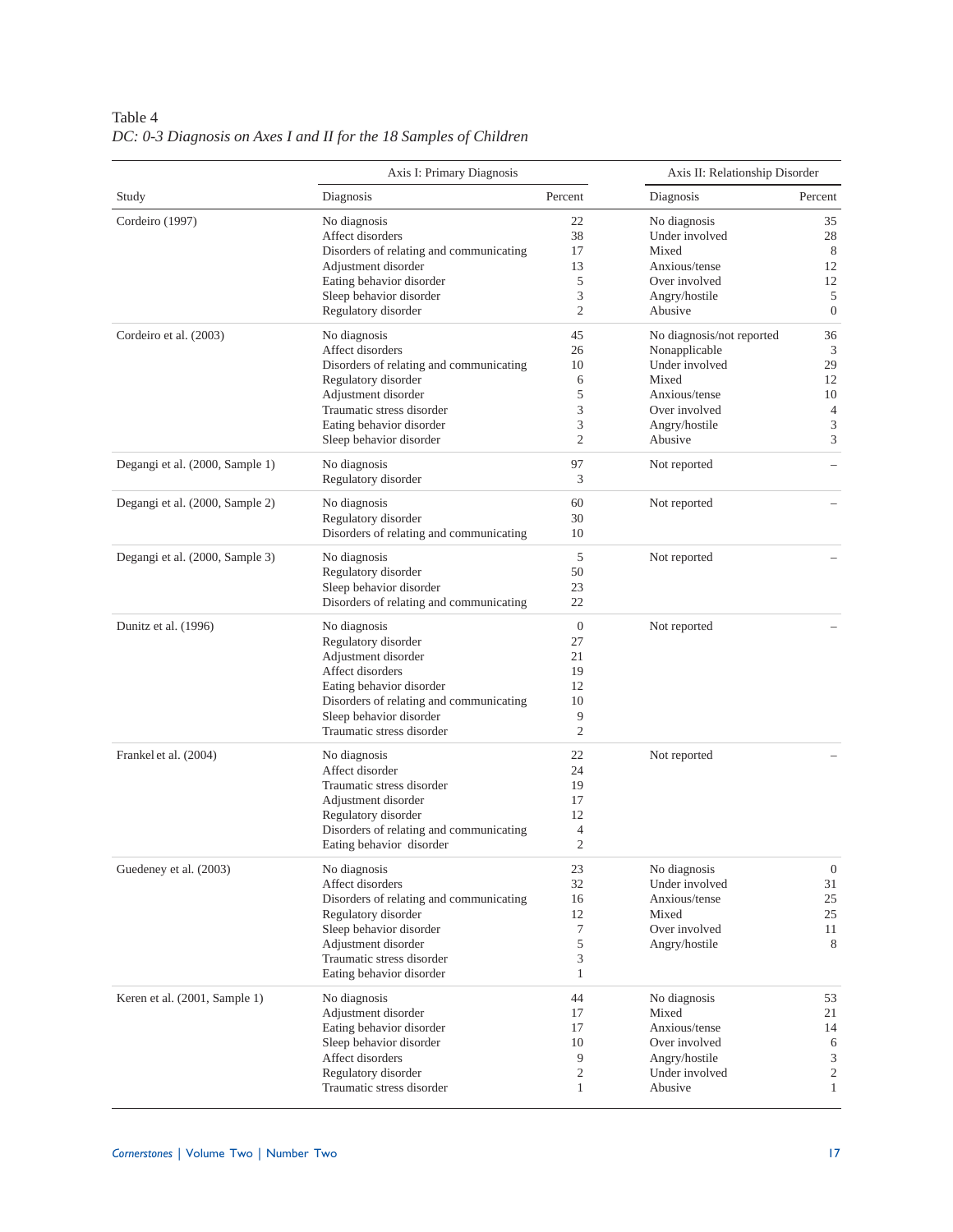# Table 4, continued

|                               | Axis I: Primary Diagnosis                                            | Axis II: Relationship Disorder   |                                |                                  |
|-------------------------------|----------------------------------------------------------------------|----------------------------------|--------------------------------|----------------------------------|
| Study                         | Diagnosis                                                            | Percent                          | Diagnosis                      | Percent                          |
| Keren et al. (2001, Sample 2) | No diagnosis                                                         | 23                               | No diagnosis                   | 17                               |
|                               | Eating behavior disorder                                             | 30                               | Mixed                          | 37                               |
|                               | Sleep behavior disorder                                              | 17                               | Anxious/tense                  | 17                               |
|                               | Affect disorders                                                     | 13                               | Over involved                  | 23                               |
|                               | Adjustment disorder                                                  | 7                                | Abusive                        | $\tau$                           |
|                               | Regulatory disorder                                                  | $\tau$                           | Angry/hostile                  | $\boldsymbol{0}$                 |
|                               | Traumatic stress disorder                                            | 3                                | Under involved                 | $\overline{0}$                   |
| Keren et al. (2003)           | No diagnosis                                                         | 55                               | No diagnosis                   | 48                               |
|                               | Eating behavior disorder                                             | 12                               | Mixed type                     | 18                               |
|                               | Sleep behavior disorder                                              | 10                               | Anxious tense type             | 12                               |
|                               | Adjustment disorder                                                  | 8                                | Over involved type             | 11                               |
|                               | Affect disorders                                                     | 8                                | Under involved type            | $\tau$                           |
|                               | Regulatory disorder                                                  | 5                                | Angry/hostile type             | 3                                |
|                               | Traumatic stress disorder                                            | 1                                | Abusive type (physical)        | $\mathbf{1}$                     |
| Maldonado-Duran et al. (2003) | No diagnosis                                                         | 10                               | No diagnosis                   | 63                               |
|                               | Regulatory disorder                                                  | 42                               | Under involved                 | 23                               |
|                               | Traumatic stress disorder                                            | 12                               | Over involved                  | $\tau$                           |
|                               | Adjustment disorder                                                  | 11                               | Anxious/tense                  | $\mathfrak{2}$                   |
|                               | Disorders of relating and communicating                              | 10                               | Angry/hostile                  | $\sqrt{2}$                       |
|                               | Affect disorder                                                      | 8                                | Mixed                          | $\mathfrak{2}$                   |
|                               | Eating behavior disorder                                             | $\overline{4}$                   | Abusive                        | 1                                |
|                               | Sleep behavior disorder                                              | 3                                |                                |                                  |
| Minde & Tidmarsh (1997)       | No diagnosis/not reported                                            | 21                               | No diagnosis                   | 47                               |
|                               | Regulatory disorder                                                  | 37                               | Under involved                 | 35                               |
|                               | Affect disorder                                                      | 14                               | Over involved                  | 11                               |
|                               | Other (not specified)                                                | 12                               | Anxious/tense                  | 5                                |
|                               | Adjustment disorder                                                  | 11                               | Angry/hostile                  | $\mathfrak{2}$                   |
|                               | Disorders of relating and communicating                              | 5                                | Mixed<br>Abusive               | $\mathbf{0}$<br>$\boldsymbol{0}$ |
|                               |                                                                      |                                  |                                |                                  |
| Perez et al. (2003)           | No diagnosis                                                         | $\boldsymbol{0}$                 | No diagnosis                   | $\boldsymbol{0}$                 |
|                               | Adjustment disorder                                                  | 35                               | Mixed                          | 32                               |
|                               | Affect disorders                                                     | 18                               | Under involved                 | 23                               |
|                               | Traumatic stress disorder                                            | 18                               | Anxious/tense                  | 23                               |
|                               | Regulatory disorder                                                  | 17                               | Abusive                        | 18                               |
|                               | Disorders of relating and communicating                              | 7                                | Over involved                  | 4                                |
|                               | Eating behavior disorder                                             | 3                                | Angry/hostile                  | $\mathbf{0}$                     |
|                               | Sleep behavior disorder                                              | $\mathfrak{2}$                   |                                |                                  |
| Reams (1999)                  | No diagnosis/not reported                                            | 39                               | Not reported                   |                                  |
|                               | Adjustment disorder                                                  | 23                               |                                |                                  |
|                               | Regulatory disorder                                                  | 22                               |                                |                                  |
|                               | Affect disorder                                                      | 7                                |                                |                                  |
|                               | Other (not specified)                                                | 5                                |                                |                                  |
|                               | Traumatic stress disorder<br>Disorders of relating and communicating | $\overline{c}$<br>$\mathfrak{2}$ |                                |                                  |
|                               | No diagnosis                                                         |                                  |                                | 89                               |
| Skovgaard et al. (2005)       |                                                                      | 55                               | No Diagnosis<br>Under involved |                                  |
|                               | Regulatory disorder                                                  | 11                               |                                | 11                               |
|                               | Disorders of relating and communicating                              | 11                               |                                |                                  |
|                               | Affect disorder                                                      | 11                               |                                |                                  |
|                               | Sleep behavior disorder<br>Adjustment disorder                       | 6<br>6                           |                                |                                  |
| Thomas & Clark (1998)         | No diagnosis                                                         | 6                                | Not reported                   |                                  |
|                               | Affect disorders                                                     | 41                               |                                |                                  |
|                               | Regulatory disorder                                                  | 30                               |                                |                                  |
|                               | Traumatic stress disorder                                            | 23                               |                                |                                  |
| Thomas & Guskin (2001)        | No diagnosis                                                         | $\mathbf{0}$                     | Not reported                   |                                  |
|                               | Disorders of affect                                                  | 42                               |                                |                                  |
|                               | Regulatory disorder                                                  | 35                               |                                |                                  |
|                               | Traumatic stress disorder                                            | 23                               |                                |                                  |

NOTE: Subcategories of Axis I diagnoses were combined into single primary diagnosis classifications.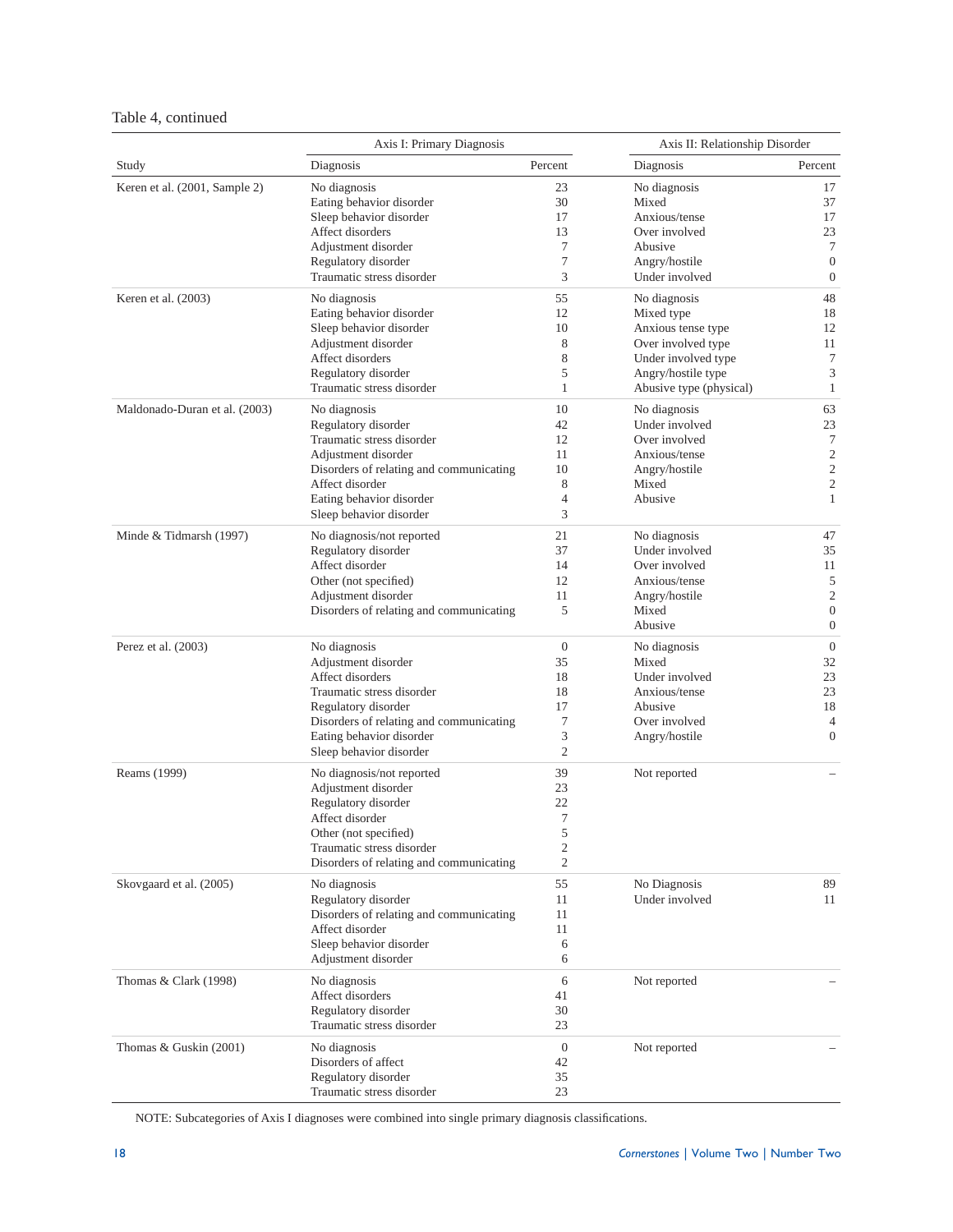# Table 5 *DC: 0-3 Diagnoses on Axes III, IV, and V*

|                                    | Axis III<br>Medical/Developmental                                                                                                                   |                                                      | Axis IV<br><b>Psychosocial Stressors</b>                                                                                                                                                     | Axis V<br>FED <sup>a</sup> Level                                                                |                                                         |               |
|------------------------------------|-----------------------------------------------------------------------------------------------------------------------------------------------------|------------------------------------------------------|----------------------------------------------------------------------------------------------------------------------------------------------------------------------------------------------|-------------------------------------------------------------------------------------------------|---------------------------------------------------------|---------------|
| Study                              | Diagnosis                                                                                                                                           | Percent                                              | Diagnosis                                                                                                                                                                                    | Percent                                                                                         | Diagnosis                                               | Percent       |
| Cordeiro (1997)                    | No diagnosis<br>Developmentally delayed                                                                                                             | 23<br>77                                             | Not reported                                                                                                                                                                                 | $\overline{\phantom{0}}$                                                                        | Not reported                                            |               |
| Cordeiro (2003)                    | Not reported                                                                                                                                        | $\overline{\phantom{0}}$                             | Not reported                                                                                                                                                                                 | $\overline{\phantom{0}}$                                                                        | Not reported                                            |               |
| DeGangi et al.<br>(2000, Sample 2) | Not reported                                                                                                                                        | $\overline{\phantom{0}}$                             | Not reported                                                                                                                                                                                 | $\overline{\phantom{0}}$                                                                        | Not reported                                            |               |
| DeGangi et al.<br>(2000, Sample 3) | Not reported                                                                                                                                        | $\overline{\phantom{0}}$                             | Not reported                                                                                                                                                                                 | $\overline{\phantom{0}}$                                                                        | Not reported                                            |               |
| <b>Dunitz</b> (1996)               | Not reported                                                                                                                                        | $\overline{\phantom{0}}$                             | Not reported                                                                                                                                                                                 | $\overline{\phantom{0}}$                                                                        | Not reported                                            |               |
| Frankel et al. (2004)              | Speech language delays/problems<br>Cognitive delays                                                                                                 | 50<br>50                                             | Not reported                                                                                                                                                                                 | $\overline{\phantom{0}}$                                                                        | Not reported                                            |               |
| Guedeney et al. (2003)             | No diagnosis<br>Diagnosis (not specified)                                                                                                           | 32<br>68                                             | Description of most frequent<br>stressors<br>Parental psychopathology<br>Home conflicts<br>Negligence<br>Impact of stressors<br>Moderate impact<br>Severe impact<br>No impact<br>Mild impact | 35<br>26<br>15<br>39<br>26<br>18<br>17                                                          | No problems<br>Severe impairment<br>Moderate impairment | 62<br>31<br>7 |
| Keren et al.<br>(2001, Sample 1)   | No diagnosis<br>Global developmental delay<br>Failure to thrive<br>Developmental language disorder<br>Cerebral palsy<br>Mental retardation          | 79<br>12<br>3<br>3<br>$\overline{c}$<br>$\mathbf{1}$ | No diagnosis<br>Parental psychopathology<br>Parental conflict<br>Life events<br>Parental divorce<br>Parental medical illness                                                                 | 48<br>27<br>19<br>$\overline{4}$<br>$\mathfrak{2}$<br>$\mathbf{1}$                              | Not reported                                            |               |
| Kerren et al.<br>(2001, Sample 2)  | No diagnosis<br>Global developmental delay<br>Failure to thrive<br>Developmental language disorder<br>Cerebral palsy                                | 43<br>23<br>13<br>13<br>7                            | No diagnosis<br>Parental psychopathology<br>Parental conflict<br>Life events                                                                                                                 | 57<br>27<br>13<br>3                                                                             | Not reported                                            |               |
| Keren et al. (2003)                | No diagnosis<br>Developmental delays<br>Failure to thrive<br>Medical diagnosis (chronic<br>illness)<br>Long-term consequences<br>of premature birth | 79<br>13<br>3<br>3<br>$\mathbf{1}$                   | No diagnosis<br>Parental psychiatric problem<br>Marital conflict<br>Other<br>Loss<br>Divorce<br>Acute trauma<br>Birth of sibling<br>Abuse<br>Adoption                                        | 60<br>22<br>$\,8\,$<br>3<br>$\overline{c}$<br>$\overline{c}$<br>1<br>1<br>$\mathbf{1}$<br>$<$ 1 | Not reported                                            |               |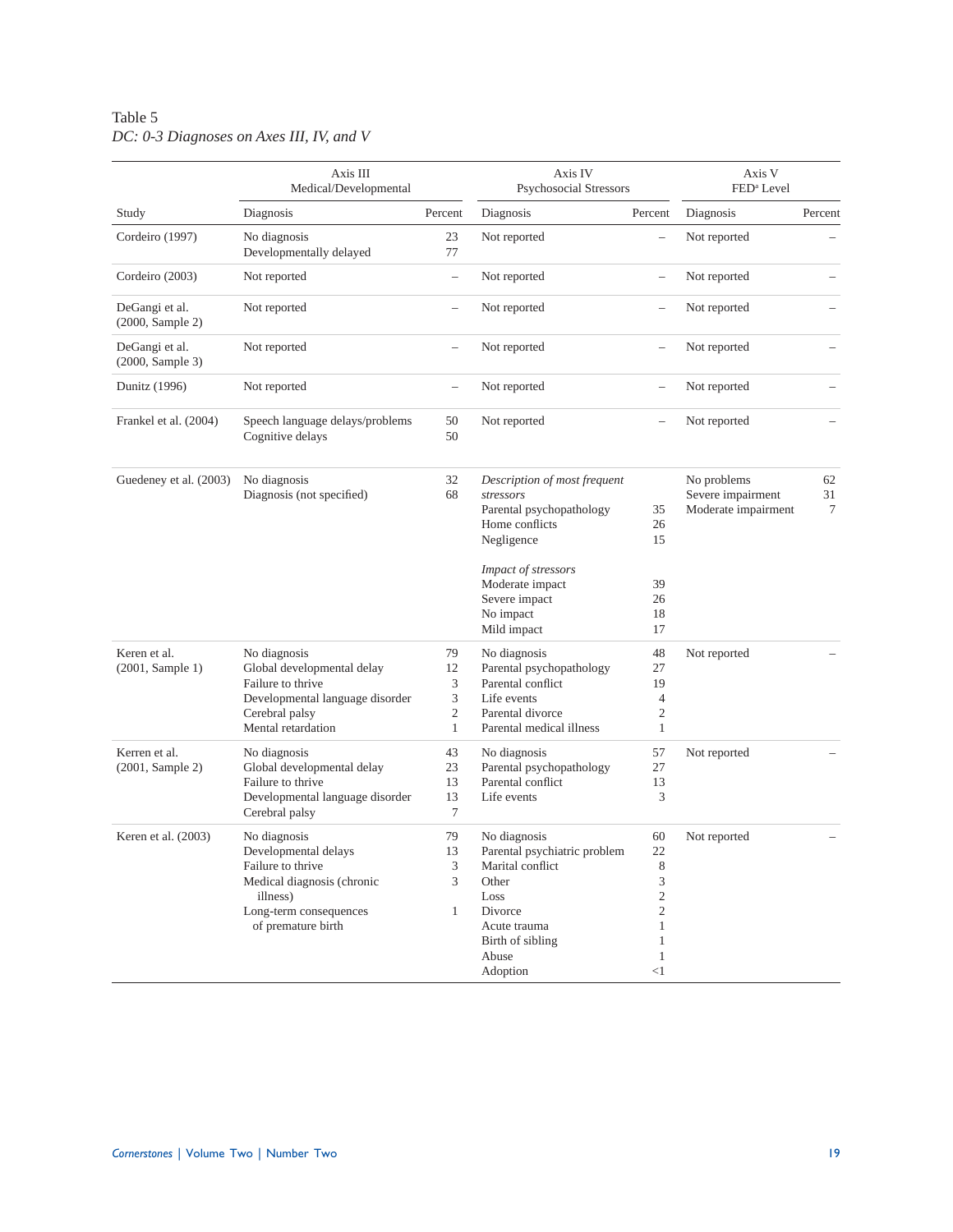# Table 5, continued

|                                  | Axis III<br>Medical/Developmental                                                                           |                                  | Axis IV<br><b>Psychosocial Stressors</b>                                            |                          | Axis V<br>FED <sup>a</sup> Level |         |
|----------------------------------|-------------------------------------------------------------------------------------------------------------|----------------------------------|-------------------------------------------------------------------------------------|--------------------------|----------------------------------|---------|
| Study                            | Diagnosis                                                                                                   | Percent                          | Diagnosis                                                                           | Percent                  | Diagnosis                        | Percent |
| Maldonado-Duran et<br>al. (2003) | No diagnosis<br>Other health condition (urinary,<br>GI, cardiac, coetaneous, etc.<br>and chronic illnesses) | 15<br>26                         | Financial problems for<br>family or poverty<br>Marked conflict within the<br>family | 49<br>40                 | Not reported                     |         |
|                                  | Failure to thrive                                                                                           | 18                               | Violence in the environment                                                         | 26                       |                                  |         |
|                                  | Other health condition (urinary,<br>chronic or repetitive otitis<br>media)                                  | 10                               | History of psychological<br>trauma to significant other<br>in infant's life         | 25                       |                                  |         |
|                                  | Neurological disorder (other than<br>epilepsy)                                                              | 9                                | Separation from parent due<br>to work                                               | 22                       |                                  |         |
|                                  | Asthma                                                                                                      | 8                                | History of neglect                                                                  | 21                       |                                  |         |
|                                  | Iron deficiency, obesity                                                                                    | $\tau$                           | Move                                                                                | 20                       |                                  |         |
|                                  | Seizure disorder<br>Major allergies                                                                         | $\overline{4}$<br>$\mathfrak{2}$ | History of emotional<br>maltreatment                                                | 19                       |                                  |         |
|                                  | Visible malformation                                                                                        | $\mathbf{1}$                     | Foster home placement                                                               | 17                       |                                  |         |
|                                  |                                                                                                             |                                  | Loss of contact with parent                                                         | 16                       |                                  |         |
|                                  |                                                                                                             |                                  | Birth of sibling                                                                    | 7<br>$\tau$              |                                  |         |
|                                  |                                                                                                             |                                  | Divorce of parents<br>History of physical abuse<br>History of sexual abuse          | 6<br>$\overline{2}$      |                                  |         |
| Minde & Tidmarsh                 | Specific medical problem                                                                                    | 73                               | Marital problems                                                                    | 44                       | Not reported                     |         |
| (1997)                           | Developmental problems                                                                                      | 18                               | Parental psychopathology                                                            | 33                       |                                  |         |
|                                  | Mental retardation                                                                                          | 9                                | Drug use                                                                            | 5                        |                                  |         |
|                                  |                                                                                                             |                                  | Economic problems                                                                   | $\overline{4}$           |                                  |         |
|                                  |                                                                                                             |                                  | Medical problems                                                                    | 5                        |                                  |         |
|                                  |                                                                                                             |                                  | Others                                                                              | 9                        |                                  |         |
|                                  |                                                                                                             |                                  | Effects on child                                                                    |                          |                                  |         |
|                                  |                                                                                                             |                                  | Mild                                                                                | 30                       |                                  |         |
|                                  |                                                                                                             |                                  | Moderate                                                                            | 56                       |                                  |         |
|                                  |                                                                                                             |                                  | Severe                                                                              | 14                       |                                  |         |
| Perez (2003)                     | Not reported                                                                                                | $\overline{\phantom{0}}$         | Not reported                                                                        | $\qquad \qquad -$        | Not reported                     |         |
| Reams (1999)                     | Not reported                                                                                                | $\qquad \qquad -$                | Not reported                                                                        | $\overline{\phantom{0}}$ | Not reported                     |         |
| Skovgaard et al. (2005)          | Not reported                                                                                                | $\overline{\phantom{0}}$         | Not reported                                                                        | $\overline{\phantom{0}}$ | Not reported                     |         |
| Thomas & Clarke<br>(1998)        | Not reported                                                                                                | $\overline{\phantom{0}}$         | Not reported                                                                        | $\overline{\phantom{0}}$ | Not reported                     |         |
| Thomas & Guskin<br>(2001)        | Not reported                                                                                                |                                  | Not reported                                                                        | $\overline{\phantom{0}}$ | Not reported                     |         |

a FED = Functional Emotional Development Level